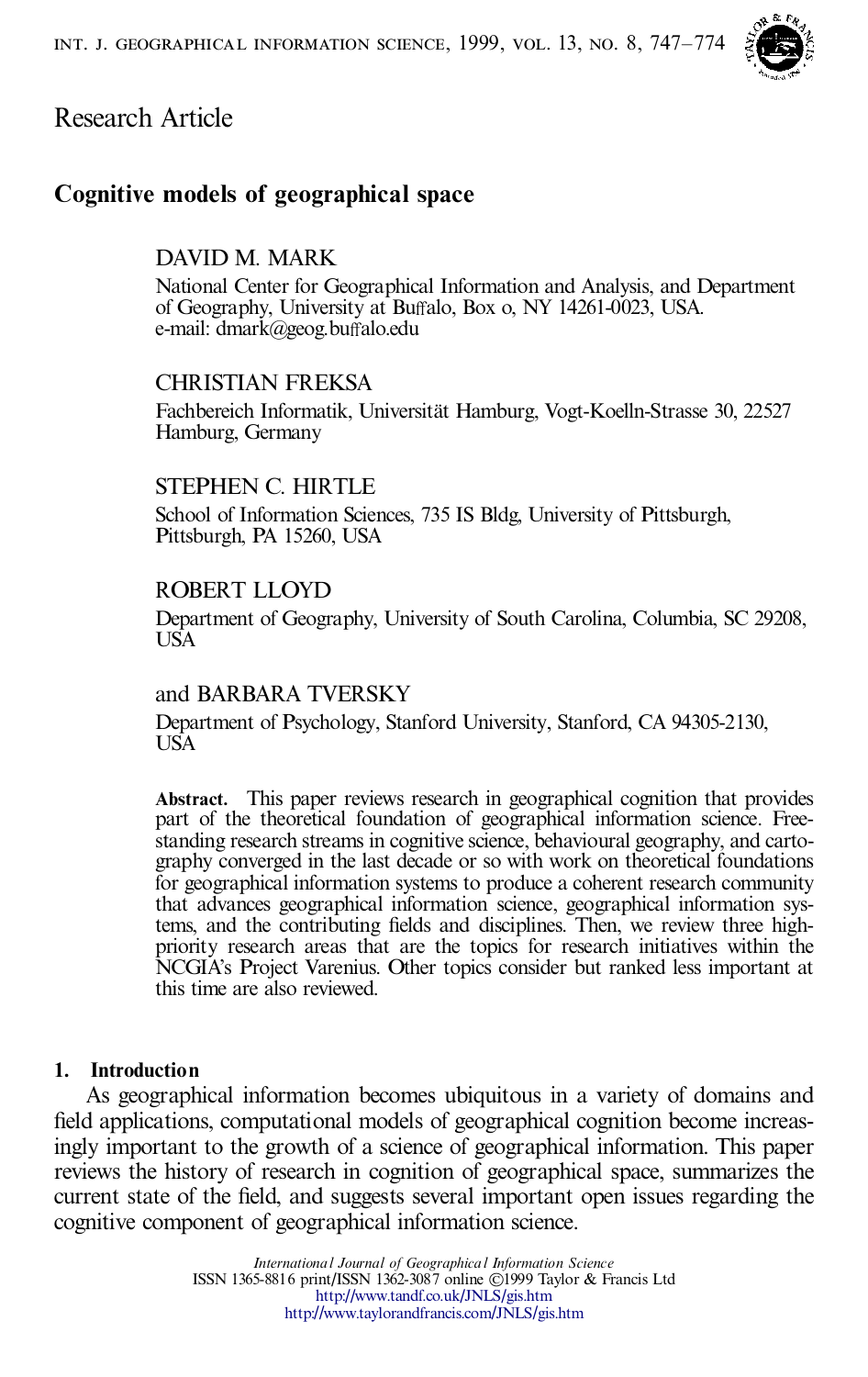It is important to recognize the distinction between geographical space and space at other scales or sizes. Palm-top and table-top spaces are small enough to be seen from a single point, and typically are populated with manipulative objects, many of which are made by humans. In contrast, geographical or large-scale spaces are generally too large to be perceived all at once, but can best be thought of as being transperceptual (Downs and Stea 1977, p.197), experienced only by integration of perceptual experiences over space and time through memory and reasoning, or through the use of small-scale models such as maps. Some of our discussions of geographical cognition might not apply to spatial cognition at other scales.

Our review of cognitive models of geographical space is made in the context of providing a sound theoretical foundationfor geographical information systems(GIS). The First International Advanced Study Symposium on Topological Data Structures for Geographic Information Systems, organized and hosted by Harvard University in October 1977, included many papers that raised theoretical issues about the nature of geographical information and of computational systems to deal with it.Among the more important papers in this vein are those by Chrisman (1979), Kuipers (1979), and Sinton (1979). Kuipers' paper in particular established a cognitive component to these theoretical foundations. Also in 1979, formal topological foundations for GIS were published Corbett (1979). Boyle *et al.* (1983) stated that progress in GIS was impeded by a lack of theory. In that same year, Jerome E. Dobson published his now famous `Automated Geography' paper in *T he Professional Geographer*, raising the idea that widespread adoption of computational models was changing the discipline (Dobson 1983). Around 1987 there was a flurry of publication activity (Abler 1987, Frank 1987, Peuquet 1988, NCGIA 1989).

The idea of a science of geographical information, a scientific or intellectual field behind and around geographical information systems, emerged rather suddenly in the late 1980s, perhaps as part of the maturation of theory and intellectual content in GIS. Michael Goodchild's July 1990 keynote address at the Spatial Data Handling international symposium in Zurich was entitled `Spatial Information Science'. The word spatial was changed to geographical as Goodchild's keynote became an article (Goodchild 1992), and in a few short years, a new field of study, a new science, had emerged. For a further review of geographical information science (GIScience), see the introduction by Goodchild *et al.* in this issue.

The idea that a science of geographical information should have a cognitive foundation emerged with the development of GIScience itself in the late 1980s, when it was included in the successful proposal for the National Center for Geographical Information and Analysis (NCGIA 1989). The National Science Foundation's soli citation for proposals for an NCGIA included five main topics (bullets) characterizing key areas for research by the Center. One of these topics was to research and develop a `general theory of spatial relations and database structures'. The successful bidders for the NCGIA argued that such a theory must necessarily include a component that linked cognition and computation, and outlined a research initiative called `Languages of Spatial Relations' (Mark 1988, 1989, Mark *et al.* 1989, Mark and Frank 1990, 1991), the second research initiative undertaken by the NCGIA.

A direct attention to cognitive issues in the GIS discourse appears to have originated in the mid-1980s, when GIS researchers saw the potential of cognitive science to provide insights on how to develop a richer theoretical basis than could be provided by Euclidean geometry and graph theory. The first papers clearly identifiable with this theme were V. B. Robinson's work on fuzzy logic models of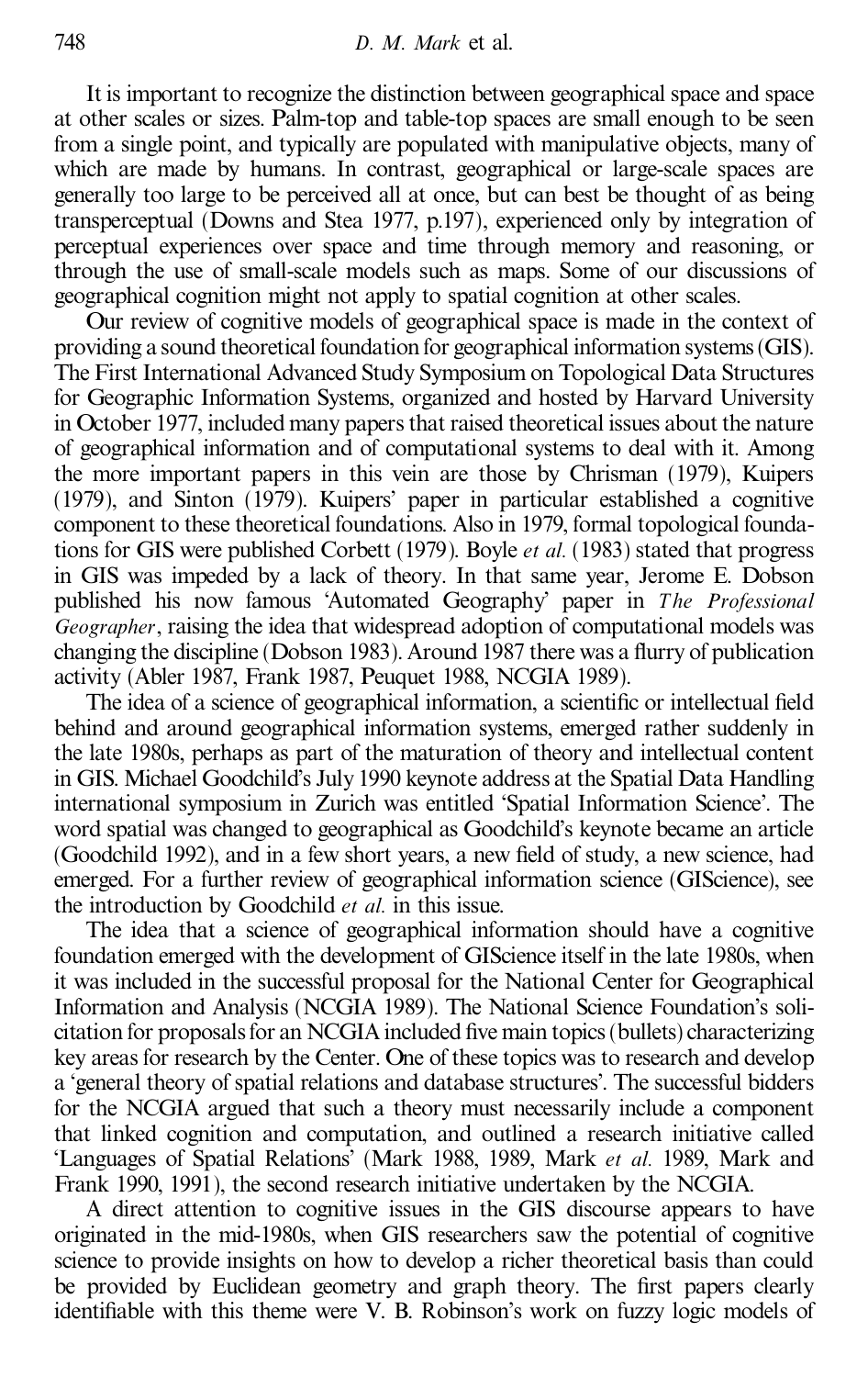the meanings of spatial relations (Robinson *et al.* 1985, 1986a, b). Smith *et al.* (1987) described a knowledge-based GIS that included many cognitive concepts. Shortly thereafter, papers on cognitive aspects of geographical information science were presented at an international meeting in Crystal City, Virginia (Frank 1987, Mark *et al.* 1987).

Cognitive geography and geographical cognition is a very broad topic, and some aspects of geographical cognition are of only marginal relevance to geographical information science. Some of those more peripheral topics are excluded from this review, although they are important topics in their own right, and may eventually prove critical to a complete cognitive foundation for geographical information sci ence. One set of such topics are those that deal with neurophysiology and neuropsychology. Although the physiological architectures of human cognitive systems may eventually provide explanations for observable aspects of human spatial cognition and behaviour, we have decided to exclude them from the study domain because at present their relevance is peripheral. Furthermore, current methods of instrumentation for brain observation do not generally provide sufficiently detailed measures of localized activity in the brain to provide insights at the level of current questions in geographical information science. Secondly, we exclude cognition of spatial relations and positions at astronomical scales—whereas they are also of potential interest, such spaces are so unlike terrestrial spaces that their inclusion here would be unlikely to provide insights for geographical cognition. And third, we exclude reasoning about purely geometric figures and patterns, again because of marginal relevance and space limitations, although, given the close ties between geographical reasoning and geometric reasoning, including the newer field of diagrammatic reasoning, we have included selected papers in cases where such papers provide useful insights into map cognition or geographical cognition.

In the remainder of this paper, we first provide a history of the field, including the several independent research threads that converged in the 1980s to produce a cognitive research theme in geographical information science. Next, we discuss the major research themes in cognitive geography and geographical cognition today, under the headings of acquisition of geographical knowledge, mental representations of geographical knowledge, geographical knowledge use, and communication of geographical information. Then, in the last main section of this paper, we review the major topics considered for investigation under the Varenius project (Kemp *et al.* 1997), emphasizing the three researchable topics identified under the project, and mentioning other topics considered.

### **2. History of the ®eld of geographical cognition**

Maps have been used to provide external representations of geographical information for thousands of years, and Thrower (1972) provides an excellent review of the history of maps. Also, as revealed by its etymology, geometry itself is said to have had its origins in land surveying after annual floods of the Nile river. Connections between geospatial cognition and human activity and survival are even more ancient. Although many aspects of this may be universal, researchers have found wide cross cultural variation in how geographical space is conceptualized for tasks such as navigation (Gladwin 1970, Lewis 1972), and research on cognition and behaviour at geographical scales developed in several fields and disciplines. In the remainder of this section, we review some of the research streams that came together in the 1980s to form a cognitive foundation for geographical information science.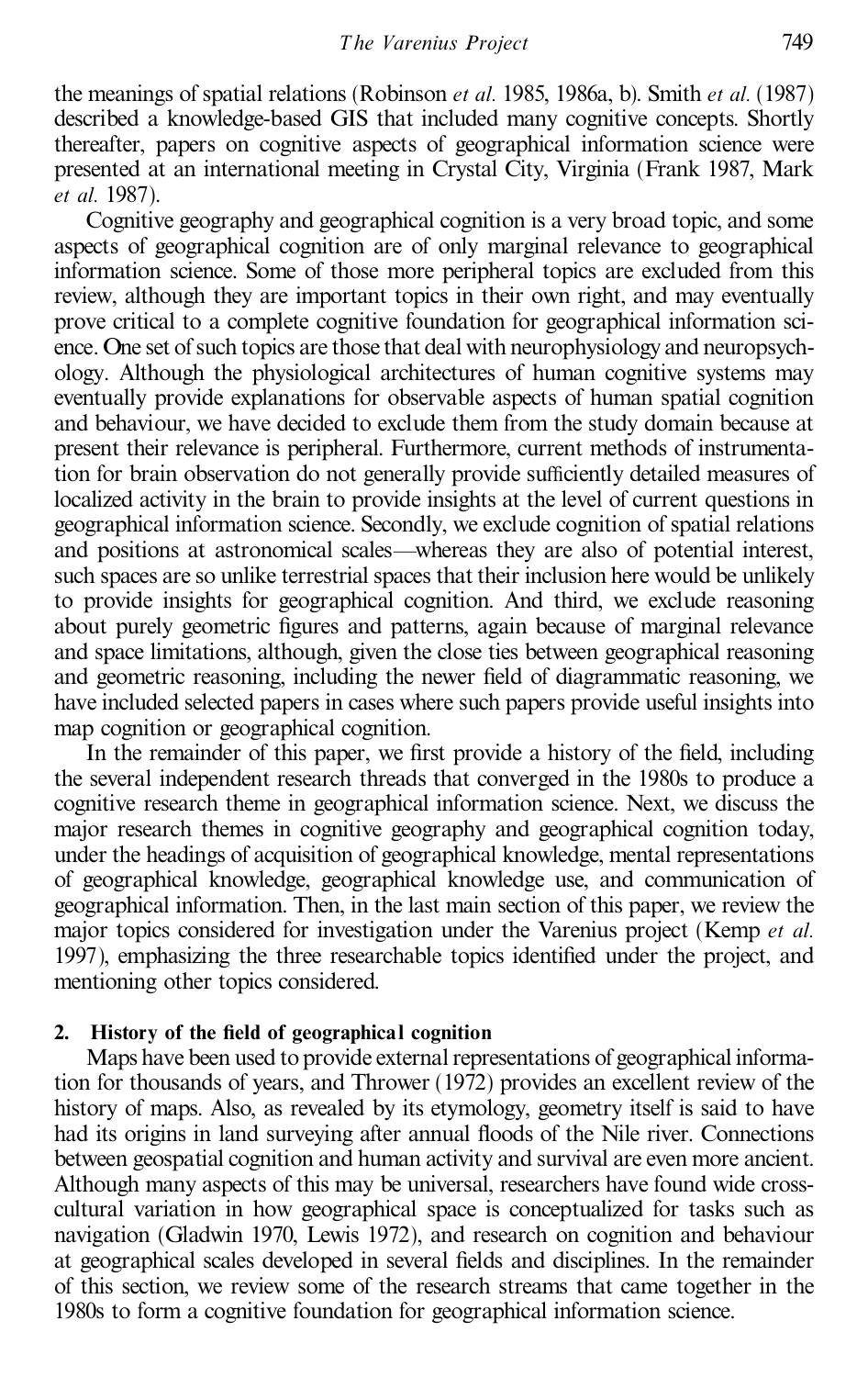#### 2.1. *Spatial cognition research in psychology*

The origins of psychology as a scientific discipline are variously dated to the founding of Wundt's laboratory in Leipzig in 1879 or to the publication of James' Principles of Psychology in 1890 or to the founding of the American Psychological Association in 1892 (Hilgard 1987). Although cognitive psychology can be traced back as far as nineteenth century Germany, to the psychophysics studies of Weber, Fechner, and Wundt, to the mental operations studies of Donders, and to the experiments on memory of Ebbinghaus, its continuity was interrupted by the hege mony of behaviourism. The modern origins of cognitive psychology date from the 1940s and 1950s. Two parallel but unrelated strands united in the development of theories of information processing. One strand was practical, growing out of the human factors work that was part of the war effort. The other strand was theoretical, primarily borrowed from information theory and formal linguistics. These strands were woven together by George Miller (e.g. Miller 1956) and his colleagues and students in the United States, and Donald Broadbent (e.g. Broadbent 1958) and his colleagues and students in England, among many others. If an official date is needed, the publication of Neisser's book *Cognitive Psychology* (1967) serves as well as any for the beginning of cognitive psychology as a separate field.

The pursuit of spatial cognition was delayed even after the restrictions of behavi ourism were overcome, due to a bias among many leading researchers based on the idea that the underlying language of thought was like language, and that the visual and spatial world could be reduced to language processing. Research on imagery provided a persuasive case that, at best, such reductionism ignored the truly fascinating issues (Kosslyn 1980, Shepard and Podgorny 1978). In the background, developmental psychologists were rediscovering Piaget, including his work on children's concepts of space. At the same time, geographers were investigating how people perceived and remembered the geographical world, and neuropsychologists were recording activation in rats' brains as they learned mazes (O'Keefe and Nadel 1978).

### 2.2. *Cognition of geographical space*

Trowbridge's (1913) early paper aside, many people would date the modern period of cognitive studies of geographical environmentsto the work ofE. C. Tolman. His classic 1948 paper 'Cognitive maps in rats and men' introduced the term 'cognitive map', and made an explicit link between experimental behaviour of laboratory animals on the one hand, and wayfinding and navigation abilities of people on the other (Tolman 1948). Two other early benchmark works of great influence were Piaget and Inhelder's 1956 book *L 'Espace Chez L 'Enfant* (translated as *T he Child's Conception of Space*; Piaget and Inhelder 1956), and Kevin Lynch's 1960 book *T he Image of the City* (Lynch 1960). Piaget and Inhelder were psychologists, but Lynch was an urban planner and landscape architect.

The period 1978–1985 saw serious empirical work on geographical cognition being conducted and published by psychologists. Most of these efforts were aimed at revealing how environments are mentally represented, by focusing on distortions in judgements about the environment. Stevens and Coupe (1978) were among the first to provide empirical evidence of hierarchical spatial reasoning, and showed how this powerful heuristic can distort judgements and memory of spatial relations. Hirtle and Jonides (1985) showed that hierarchical organisation can be based on function as well as boundaries, and that it affects distance as well as direction judgements. Evans and Pezdek (1980) used reaction times to study distance judgements, finding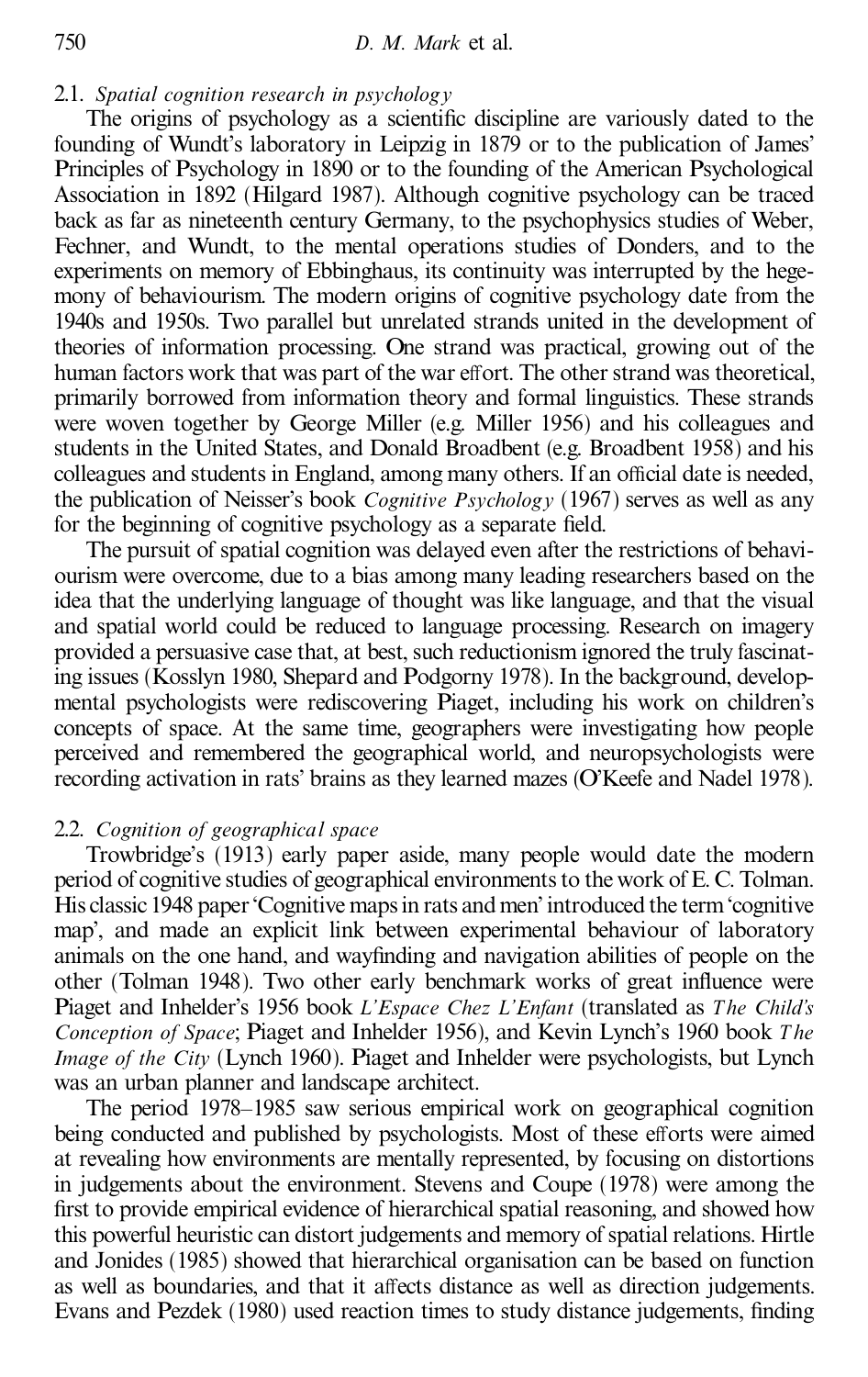evidence for mental rotation effects for environments learned from maps but not for environments learned from experience. Tversky (1981) presented evidence that per ceptual organizing principles can distort judgements of spatial relations. For example, Americans typically think that South America is aligned directly south of North America, when in fact most of South America is much further east. Holyoak and Mah (1982) showed that the perspective taken on an environment distorts distance judgements, so that near distances are judged to be relatively larger than far ones. Thorndyke and Hayes-Roth (1982) studied acquisition of environments from maps or exploration. They found superior direction judgements in the group that learned from exploration, and superior straight-line distance estimates from those who learned from maps. Kozlowski and Bryant (1977) found that people's estimates of their senses of direction predicted acquisition of a computer maze. There are several reviews of this foundational literature, including those by Evans (1980), Golledge and Stimson (1997), Downs and Stea (1977), and Tversky (in press, (*a*) and (*b*)).

#### 2.3. *Behavioural geography*

One can find some evidence that individual geographers were interested in behavioural research before 1960, with work on imaginary worlds (Wright 1947, Kirk 1951) and the perception of hazardous environments (White 1945). However, behavioral research became an important part of the discipline of geography during the 1960s and 1970s. Research in the 1960s related to images of the city (Lynch 1960), environmental images (Lowenthal 1961), decision-making processes (Wolpert 1964), and mental maps (Gould 1966) inspired a generation of geographers to consider behavioural issues. They were soon applying new methods to old ideas (Rushton 1969) and relating concepts developed in behavioural geography to more mainstream geographical problems (Horton and Reynolds 1971). Blaut and Stea (1971) published an important article that was an early presentation of cognitive foundations for geographical learning. A number of books appeared that formed the foundation of this new behavioural interest. Cox and Golledge (1969) considered the behavioural problems in geography. Geographers and psychologists began to collaborate in the 1970s, and some of these collaborations gave rise to books that considered their common interests in learning about the geographical environment, cognitive maps, and spatial behaviour (Downs and Stea 1973, 1977, Moore and Golledge 1976).

Although early behavioural geography has had both its critics (Bunting and Guelke 1979) and defenders (Downs 1979, Rushton 1979, Saarinen 1979), behavi oural geography has continued to grow and make progress (Aitken 1991, 1992, Kitchin 1996). Behavioural topics considered by geographers expanded into a variety of interests in the 1980s, including earthquake hazard information (Palm 1981), the use of imagery to store geographical information (Lloyd 1982), the spatial abilities of the sexes (Gilmartin and Patton 1984), consumers' cognition of distance (Coshall 1985), and the influence of anchor points in the environment (Couclelis *et al.* 1987).

The current decade has seen more collaboration between geographers, psychologists, computer scientists, linguists, and others with a focus on spatial cognition. A special issue of *GeoForum* in 1992 presented a collection of papers related to cognitive issues. A book edited by Gärling and Golledge (1993) presented both geographical and psychological approaches to studying behaviour and environment. Portugali (1996) edited a book on the construction of cognitive maps, with chapters by both geographers and psychologists. Other recent books providing a geographical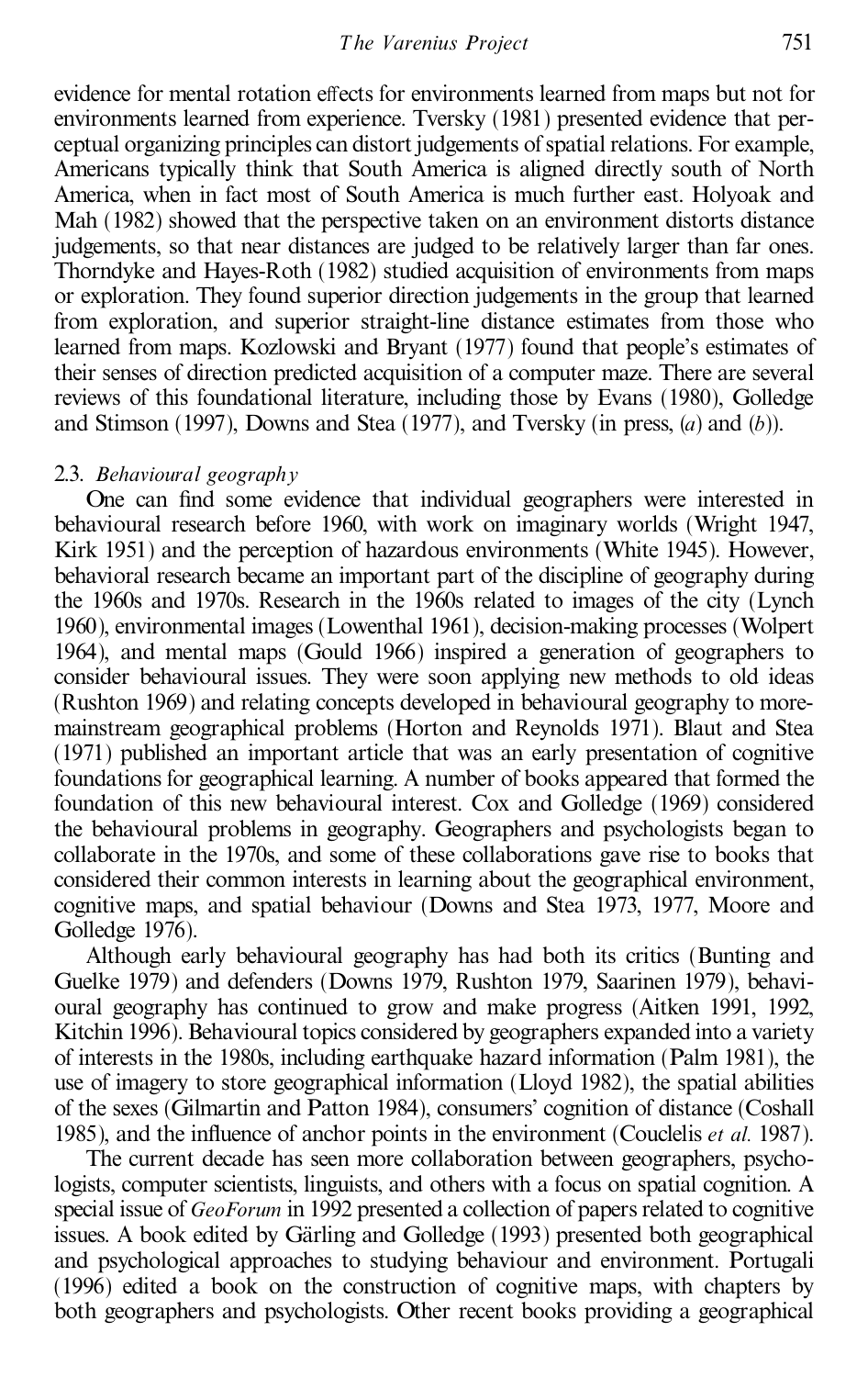perspective to cognitive issues are by Golledge and Stimson (1997), Lloyd (1997), Golledge (1998), and Kitchin and Freundschuh (in press). For a review of behavioural geography within American academic geography, see Golledge and Aitken (1991).

## 2.4. *Cognitive research in cartography*

Although studies on the perception of orientation (Gulliver 1908) and imaginary maps (Trowbridge 1913) showed an early interest in the cognitive processes used in map reading, cartographers did not demonstrate much additional interest in cognition until the 1970s. An important exception from the 1950s was a landmark study of distortions in perceived sizes of cartographic symbols. Flannery (1956, 1971) examined graduated circles, a cartographic symbol technique which originally scaled circles so that their total areas were in linear relation to some quantity being symbolized, such as city population. Flannery noted a tendency to underestimate the relative sizes of larger circles, and he calibrated this perceptual bias using psychophysical laboratory methods. The result of his work was to add to conventional cartographic practice a rule whereby radii of graduated circles were scaled in proportion to 0.57 times the logarithm of the quantities they were to represent (Robinson 1960). This correction introduces a systematic geometric exaggeration of larger circles, in principle to compensate in advance for the underestimation evidently found in normal perception.In a communication model of cartography, if the decoder (human perception during map reading) is known to introduce systematic distortions, then the inverse of the distortion should be used when constructing the map, so that the perceived map is unbiased.

Maps must provide accurate information to be useful, but they also must have an understandable message and be aesthetically pleasing. When cartographers began to study the nature of maps to understand symbolization and design principles (Robinson 1952, Robinson and Petchenik 1976), this resulted in an appreciation of maps as communication tools (Board 1967, Kolány 1969) and the discovery of a need to understand the cognitive processes used by map readers. To fulfill this need, some cartographers embraced an experimental paradigm and studied the interaction between the map and map reader. Sheppard and Adams (1971) studied drivers' use of road maps for route finding. Other important early issues were the organization of information (Dent 1972, Lloyd and Yehl 1979), the perceptual response to cartographic symbols (Cox 1976, Gilmartin 1981, Kimerling 1985), and the visual comparison of maps (Lloyd and Steinke 1977, Muehrcke 1973).

In additional to being familiar with computer graphics technology, the current generation of cartographers must be part artist and part cognitive scientist as they try to construct better maps (MacEachren 1995). Some of the cognitive topics recently considered by cartographers include use of colour on maps (Brewer *et al.* 1997, Brewer and Olson 1997, Mersey 1990), visual search processes used in map reading (Nelson 1995, Lloyd 1997), and learning processes used with maps and graphics (Lloyd 1994, Lloyd and Carbone 1995). The idea of using visualization to discover patterns has only recently been discovered by a number of disciplines, but is an old and familiar concept for cartographers (Monmonier 1990, MacEachren and Taylor 1994). The design and use of interactive maps (Slocum and Egbert 1993, Patton and Cammack 1996) and map animations (DiBiase *et al.* 1992, Peterson 1995) have been of particular interest to cartographers.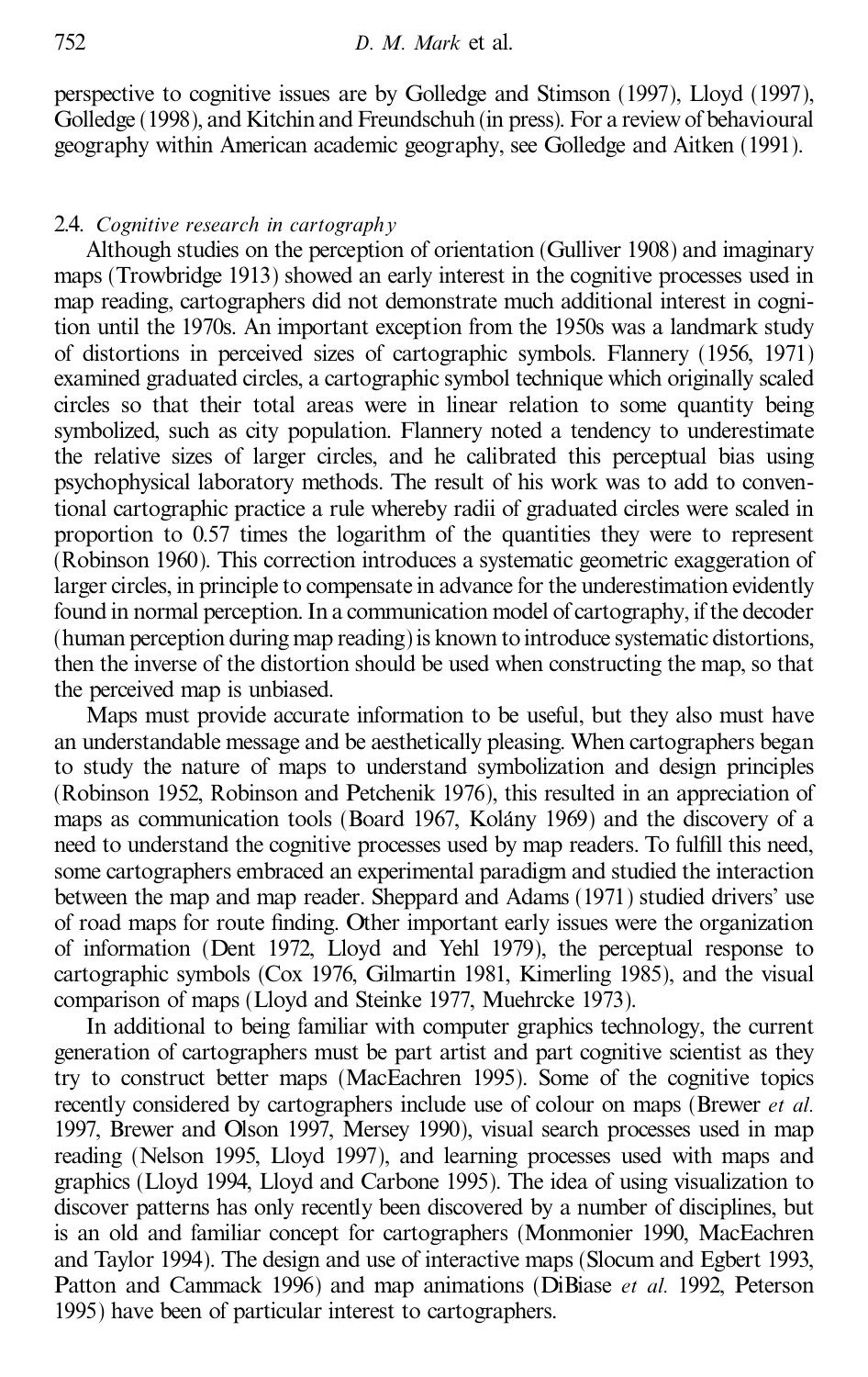#### 2.5. *Arti®cial intelligence in geographical contexts*

As the field of artificial intelligence matured, the knowledge representation and processing methods developed in the laboratory were applied to real world problems in the 1970s. Several applications to geographical information became visible. In 1978, Benjamin Kuipers published an elaborate model for representing human knowledge of large-scale space in an artificial intelligence framework (Kuipers 1978). Kuipers' model built largely on the intuitive and descriptive work of Kevin Lynch (1960). In a follow-up paper, Kuipers discusses the `map in the head' metaphor frequently employed to account for people's ability to find their way in space (Kuipers 1982). The author uses computational models to refine the too simplistic metaphor and to discuss its implications in detail. In a subsequent paper, Kuipers discusses cognitive maps, their structure, and potential alternatives by employing a thought experiment in robotics (Kuipers 1983).

Davis (1983, 1986) looked at a cognitive map as a knowledge base; he developed a theory of representation, retrieval, and assimilation of geographical knowledge and implemented his theory in the MERCATOR system. MERCATOR is conceived for the use by a robot whose task is to build up a coherent representation of his visually perceived environment. Yeap (1988) also developed a computational theory of cognitive maps. Yeap's work emphasizes the cooperation of different loosely coupled modules representing different levels of information. The approach is motivated by Marr's (1982) investigations into the human representation and processing of visual information. Finally, Munro and Hirtle (1989) and Wender (1989) have developed connectionist models of cognitive maps, in contrast to the symbolic approaches listed above.

Critical evidence from linguistics entered the picture in 1983 with Leonard Talmy's seminal work on how space is structured in language (Talmy 1983). This paper started the important cognitive-linguistic research thread in cognitive geographical research. The artificial intelligence system CITYTOUR (André *et al.* 1987) was designed to answer natural language questions about the spatial relationships between objects in a city. Approaches from artificial intelligence were also applied to classic problems in cartography, especially automated name placement and other aspects of map design (Freeman and Ahn 1984, Buttenfield and Mark 1990). Couclelis (1986) reviewed artificial intelligence in geography during its early stage of widespread impact in the discipline.

### 2.6. *Way®nding and navigation*

Wayfinding, defined as the mental processes involved in determining a route between two points and then following that route, has long been an important site for studying spatial cognition. Kevin Lynch's 1960 book *Image of the City* paid particular attention to making cities more navigable. In a dissertation aimed at modelling common-sense reasoning in general, Benjamin Kuipers chose learning the geography of a place as a case study. The main results were published in a journal article already mentioned, that was to have considerable influence on the field (Kuipers 1978). Shortly after the publication of that work, Riesbeck (1980) described a related problemand implemented a systemto judge the clarity of driving directions, given no knowledge of the actual geographical layout.

In the 1980s, the development of microcomputers made it possible to consider designing navigation aid systems for private automobiles, that would keep track of the location of the vehicle, relate that position to an on-board digital street map,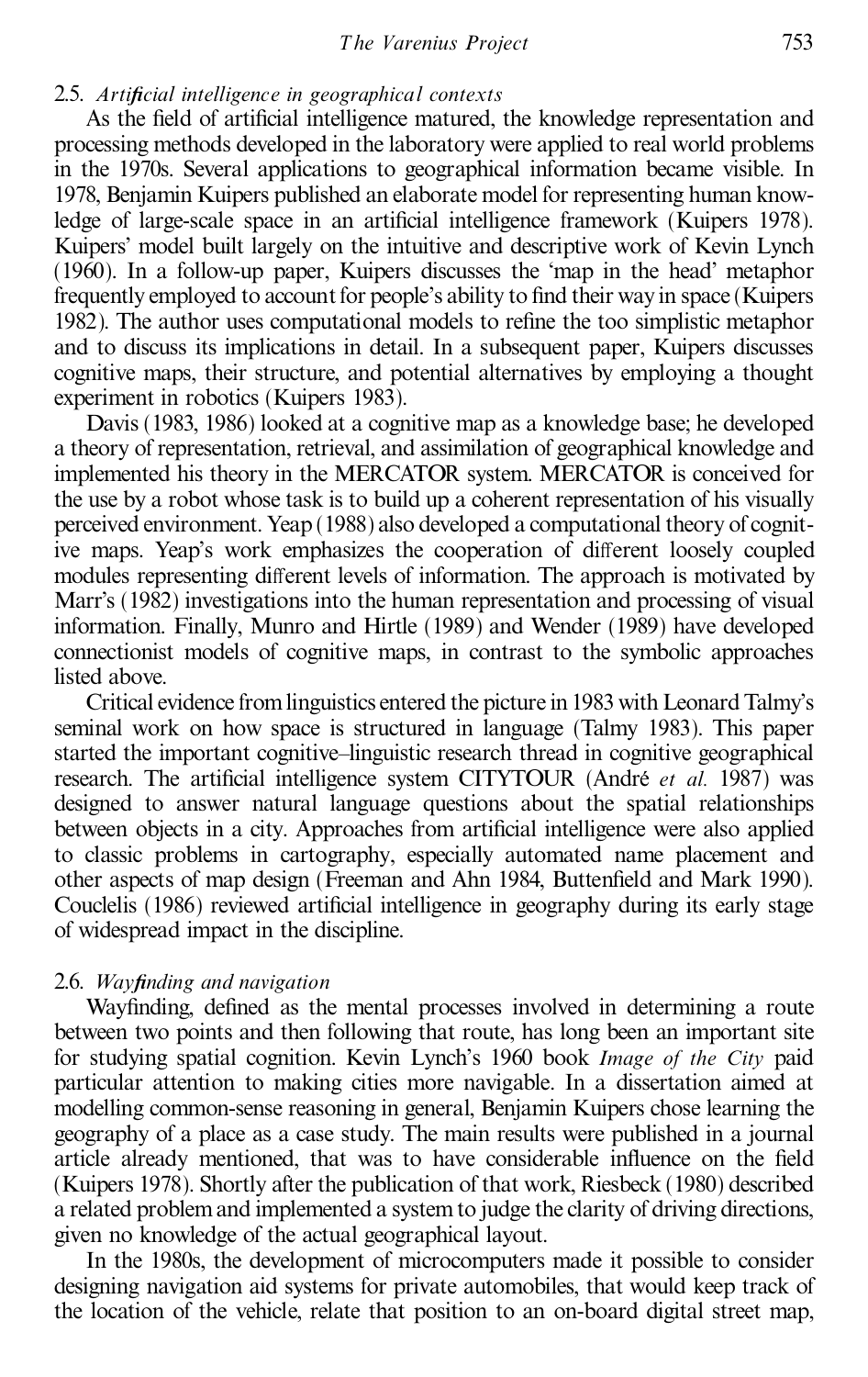and provide navigation assistance to the driver. An obvious way to communicate with the driver would be to display maps, and this was the design of early implemented systems such as Etak's Navigator (Zavoli *et al.* 1985). A parallel line of work developed systems to provide verbal descriptions of routes, mainly to give to someone renting an automobile and requiring directions to some attraction. Elliott and Lesk (1982), Streeter *et al.* (1985), and Streeter and Vitello (1986) all studied the nature and content of driving directions, and related these characteristics to principles of knowledge representation in artificial intelligence. This line of work was picked up by people in the GIS community (Mark 1985, Mark and McGranaghan 1986, Mark *et al.* 1987, McGranaghan *et al.* 1987), and by others working on wayfinding and navigation (Gopal *et al*. 1989, Golledge *et al.* 1993). By the late 1980s, this thread was being related to other aspects of cognitive studies of geographical space and process.

#### 2.7. *COSIT : Conferences on Spatial Information T heory*

The development of a series of conferences with refereed proceedings, under the name 'Conference on Spatial Information Theory' (COSIT), was an important factor in the development of a community and field of study in cognitive foundations of geographical information science, and the maturation of the field. The COSIT meetings grew out of a series of workshops, NATO Advanced Study Institutes (Mark and Frank 1991), and NSF-sponsored specialist meetings concerned with cognitive and applied aspects of representing large-scale space, particularly geographical space. In these meetings, the need for a well-founded theory on spatial information pro cessing was identified. The conference series was established in 1993 as an interdisciplinary biannual European conference on the representation and processing of information about large scale (geographical) space after a successful international conference on the topic had been organized by Andrew Frank and others in Pisa in 1992 (Frank *et al.* 1992). The 1992 Pisa meeting has subsequently been informally referred to as `COSIT zero'. After two successful European COSIT conferences (COSIT'93, Elba, Italy, Frank and Campari 1993; and COSIT'95, Semmering, Austria, Frank and Kuhn 1995), the conference became a truly international enter prise when COSIT'97 was held in the United States (Hirtle and Frank 1997). COSIT'99 isscheduled to take place in Germany. COSIT brings together researchers and methodologies in the area of spatial information theory from different disciplines. in particular: Geography, Geodesy, and Geo-information Science; Computer Science and Artificial Intelligence; Cognitive Science; Cognitive and Environmental Psychology; Architecture and Environmental Design; Cognitive Anthropology and Psycholinguistics; and Philosophy of Mind. COSIT covers theoretical implications of empirical investigations, formal models, applications, and spatial information technology, and the community of like-minded scholars that participates in the COSIT meetings is evidence of a coherent field of study at the interface between cognitive science and geographical information science.

### 2.8. *Summary*

Much of the research reviewed in this section was not conducted in the framework of geographical information systems or geographical information science, or even in the context of computation. However, these research themes and communities are critical input to computational theories of geographical cognition, and to formal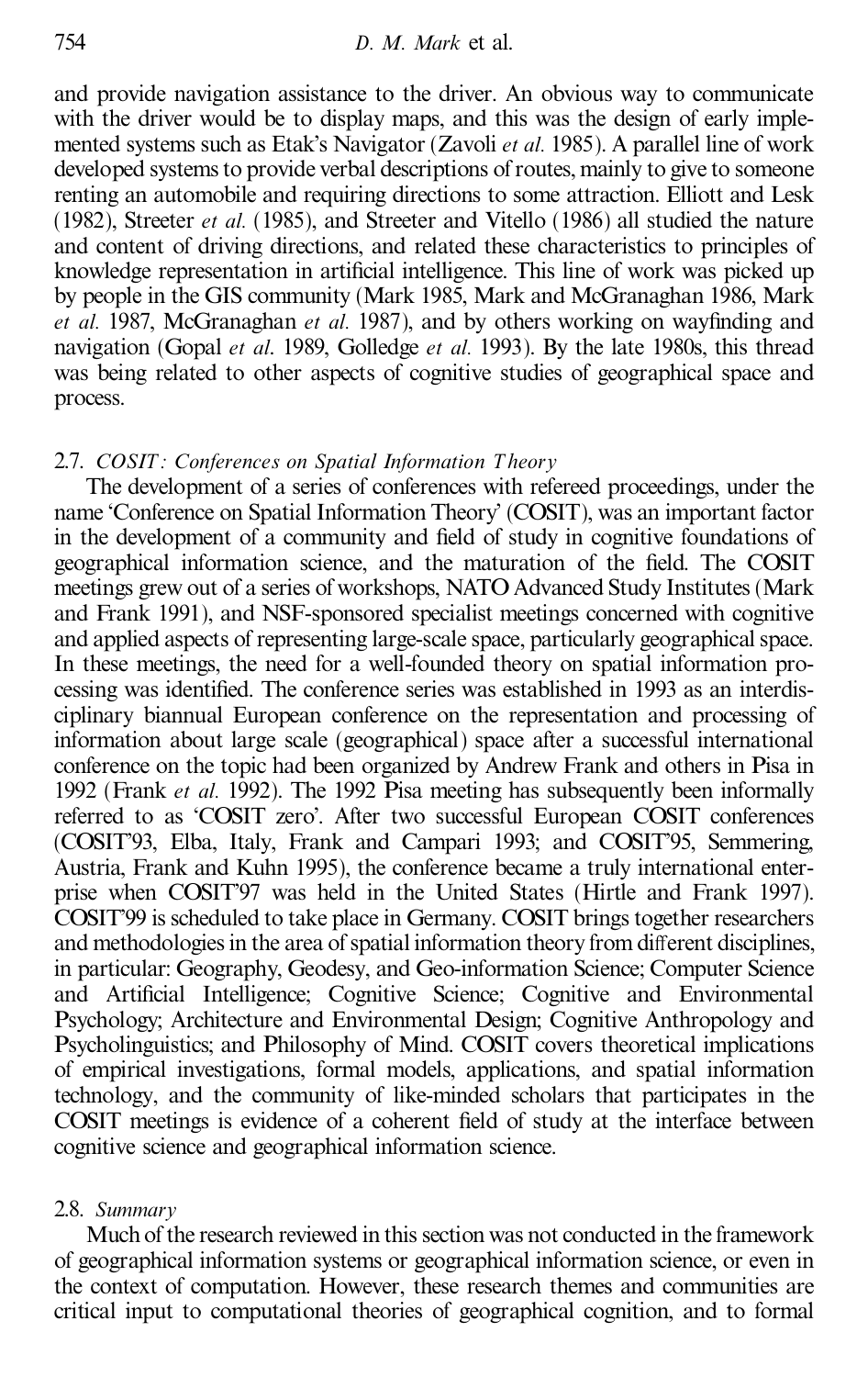models of geographical space, phenomena, and features that contribute to the foundations of geographical information science.

### **3. Major current research themes**

Clearly, a multidisciplinary effort is required to develop and validate cognitive models for geographical space that are compatible with computation and that can form part of the theoretical grounding of GIS. The fields of geography and cartography provide concepts and relationsfor geographicalspace. Cognitive andenviron mental psychology provide empirical investigations and models of human factors. Artificial intelligence provides formalizations and computational models, as well as ontologies and structures for the development of cognitive models. Linguistics pro vides a link to the construction of descriptive spatial phrases and the use of spatial metaphors. Philosophy provides a theoretical foundation for spatial concepts.

In this section we review major research themes in cognitive geography and geographical cognition, not by disciplinary perspective or research methods, but by stages in a hypothetical information flow model for spatial and geographical cognition.

#### 3.1. *Acquisition of geographical knowledge*

For humans, knowledge of space is acquired in many different ways. Although the prototypic experience may be actual exploration, by the time children are talking, telling them where to find the cookies may be all that is needed. Still older children can and do use maps for finding their way. Actual exploration itself is complex. There is good evidence that visual information about space has different qualities from kinesthetic and vestibular information, and that both differ from acoustic or tactile information (e.g. Loomis *et al.* 1993, Berthoz *et al.* 1995). For example, updating orientation changes is more accurate following sightless real movement than imagined movement. Characterizing the kind of spatial information imparted by each modality and describing how they are integrated in actual behaviour are topics ripe for investigation. Despite their differences, all of these modalities provide valid and often substitutable information about space, although the embodied information is more important for local guided navigation, and the cognitive for judgements in larger-scale space.

The process of extracting geographical knowledge from locomotion through a space requires a series of complex interactions. As Montello (1997) argues, the conversion of sensorimotor information into geographical knowledge is an indirect process, in which environmental features are used to generate spatial characteristics, such as distance information. Such environmental features include not only physical characteristics, such as turns, landmarks, intersections, and barriers, but also travel time, travel effort, and aesthetic qualities of the space. Such characteristics are often visually acquired, but might also be acquired through other modalities. Virtual reality (VR) provides an alternative spatio-temporal experience for locomotion, which can mimic some of the complexities of movement through space (Berendt and Jansen-Osmann 1997), but may not provide a full sensory experience to the traveller. Geographical information systems themselves also provide ways to learn unfamiliar spaces and reason about geographical phenomena. Subtle differences provided by perceptual texture gradients or kinesthetic variations in surface qualities are often lacking in VR simulations, and current GISs certainly do not provide direct transperceptual experiences, but often are closer to an interactive version of map use.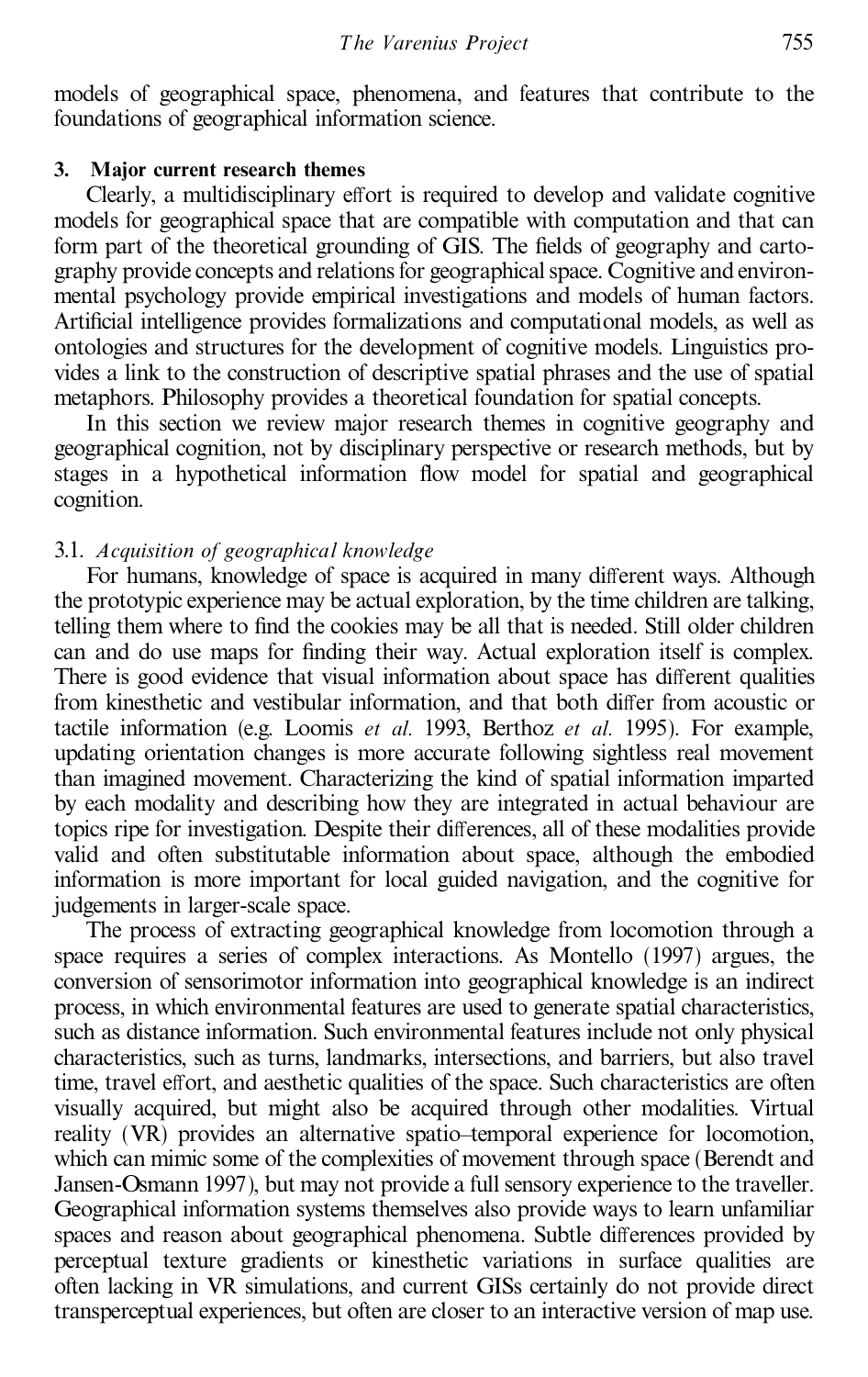Alternative media for acquisition often focus on the schematization of geographical knowledge for improving communication efficiency. This might include the use of maps (Head 1991), descriptions in natural language (Taylor and Tversky 1992), or spatial abstractions, such as data charts or other visualization techniques (MacEachren 1995, Tversky, in press). The ability to construct mental models from text is an essential component to the understanding of narrative stories (Morrow *et al.* 1987). Furthermore, spatial mental models constructed from text are similar in content to those constructed by studying maps of same scene in terms of generic spatial knowledge (Taylor and Tversky 1992, Federico and Franklin 1997). However, geographical information acquired from pictorial input appears to be retained longer than similar information obtained from text (Federico and Franklin 1997).

For over two decades, the acquisition of spatial knowledge has been modelled by the continuum of landmark, route, and survey knowledge (Siegel and White 1975). This trichotomy, while once assumed to be acquired in a strict ordinal fashion, is now believed to be acquired, at least partially, in parallel in many situations (Thorndyke and Hayes-Roth 1982, Hirtle and Hudson 1991). Route information is gleaned in parallel with identification of landmarks (Presson and Montello 1988), and survey information is constructed in parallel with building routes when possible (Moar and Carleton 1982).

It is important not to minimize the linkage between the environment and the representational schemes that are used to navigate through it.As Hutchins (1995) argued, the environment provides a context for learning with constant feedback and adjustment. Learning, according to Hutchins, is the adaptive reorganization in a complex system which includes the environment and communication among actors in that environment. Edwards (1997) argues for a combination of cognitive and geometric approaches, in which two representational structures, views and trajectories, provide the basic building blocks of spatial, his framework, which he calls geocognostics, provides a model for understanding the biases that are inherent in the learning and use of GIS, among other applications. This is but one of several models that combine views and trajectories.

### 3.2. *Mental representations of geographical knowledge*

Any behavioural expression of spatial knowledge requires both knowledge representation and knowledge retrieval. Separating the contributions of representation and retrieval is difficult, if not impossible. Converging evidence from different retrieval tasks strengthens the case that effects are due to knowledge representation. Even so, because different knowledge is retrieved for different tasks, knowledge representations of space are probably not best conceived of as coherent, unchanging wholes, but rather as conglomerations of information drawn from different sources and modalities and pulled together for a particular purpose.

With those provisos in mind, can spatial knowledge be characterized in any general ways? Several metaphors have been proposed for representation and pro cessing of geographical knowledge: the cognitive map, the cognitive atlas, and the cognitive collage. To most psychologists at least, the term `cognitive map' has connotations of metric properties, like a drafted, cartographic map. This conception comes mostly from Kosslyn's work on imagery, which has argued that images are like internalized perceptions and quite true to what isseen (Kosslyn 1980). `Cognitive atlas' was introduced by Kuipers (1982) as a term to refer to a collection of cognitive maps, perhaps of different scales, and with gaps. Tversky (1993) introduced the term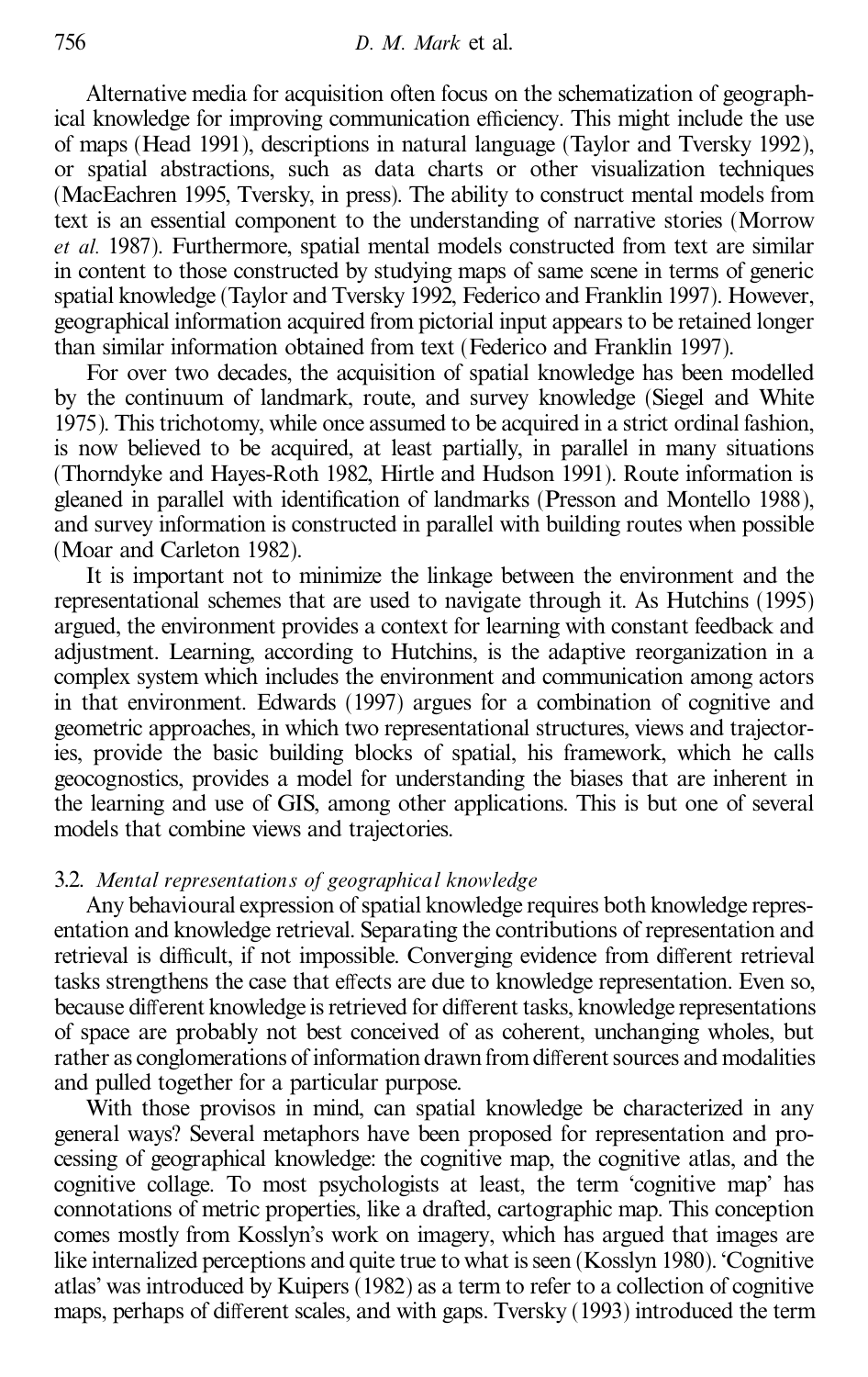`cognitive collage' to emphasize the fact that mental representations driving judgements and wayfinding are fragmented, partial, constructed, and multi-media.

There seems to be ample evidence that spatial knowledge does not have the metric qualities that maps do. As noted earlier, geographical space, though locally flat, is organized hierarchically, both in cognition and in administrative practice (Stevens and Coupe 1978, Maki 1981, Chase 1983, Allen and Kirasic 1985, Hirtle and Jonides 1985, McNamara 1986). Spatial information is organized by geographical boundaries, by economic categories, and by functional groupings of all kinds. The consequences of imposing hierarchical structure are that distances within cat egories are judged to be smaller than distances between categories (Hirtle and Jonides 1985), that direction judgements between categories are faster than those within (Wilton 1979, Maki 1981), and that directions of elements within a unit are distorted to the directions of the encompassing unit (Stevens and Coupe 1978, Tversky 1981).

Geographical elements, then, are organized as parts of larger geographical units. That hierarchical organization affects distance and direction judgements. Geographical elements are also organized one to another. When one of the elements is a better landmark, then that organization is asymmetric. Ordinary elements are judged to be closer to landmarks than landmarks to ordinary elements, violating usual metric conventions (Sadalla *et al.* 1980, McNamara and Diwadkar 1997). When the geographical elements are more or less comparable, such as North and South America, then they are organized together and remembered as more aligned geographically than they actually are (Tversky 1981).

In retrieving the relevant geographical information to make a judgement, people may take a particular perspective on the set of information. The perspective, too, can alter judgements. Holyoak and Mah (1982) found that people judged distances between pairs of near cities to be larger relative to pairs of distant cities, where near and distant were determined by an imagined east- or west-coast perspective.

The arrangement of the physical environment as experienced is also known to affect distance judgements, specifically, the amount of clutter or the number of intersections and nodes or the presence of barriers. On the whole, these increase distance estimates, but often reversals are obtained (Sadalla and Magel 1980, Sadalla and Staplin 1980a, b, Thorndyke 1981, Newcombe and Liben 1982). Irregular environments are remembered as more regular; for example, streets and rivers as straighter (Milgram and Jodelet 1976, Chase and Chi 1981) or more parallel or perpendicularthanthey actually are (Golledge and Spector 1978, Byme 1979, Tversky 1981, Moar and Bower 1983).

These are only some of the ways that people's knowledge of the geographical world differs systematically from the actual geographical world. Together, these findings suggest that mental representations of the geographical world are not stable, map-like entities that can be consulted as maps can be viewed. Rather, they seem to be constructed for a particular goal, drawing from the multiple sources of scattered information available those bits of information that seem relevant. Mental representations of geographical information seem to be constructed from elements, such as roads, landmarks, cities, land masses, the spatial relations among them, and the spatial relations of them to the larger units encompassing them. This schematization of the geographical world provides a framework for integrating information from different sources, modalities, and occasions. Like all schematizations, it also simplifies the complex and categorizes the continuous, allowing distortions as well as integration (Tversky 1992, Tversky and Lee 1998).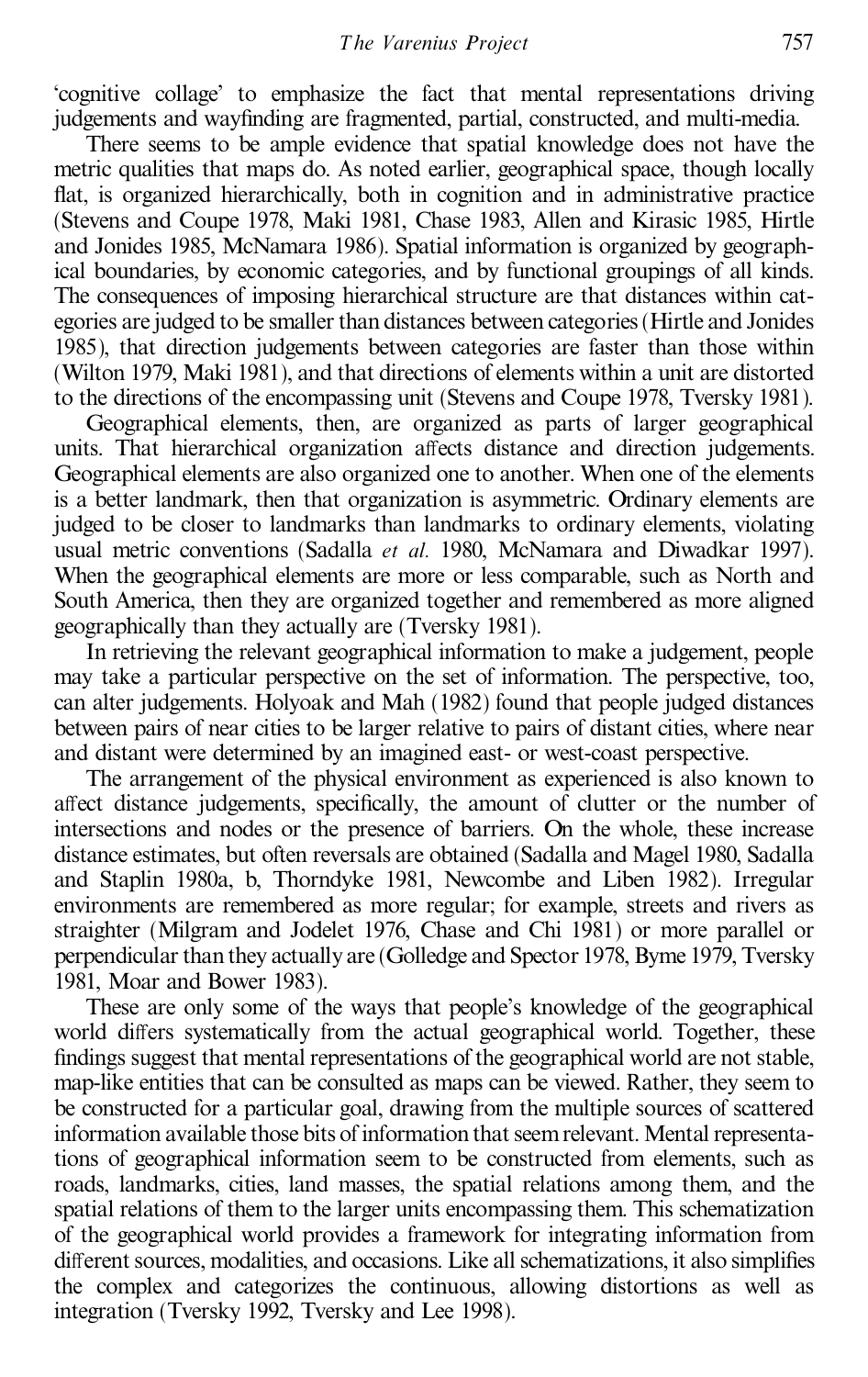## 3.3. *Knowledge use*

Not only are the sources of knowledge of space diverse, but the uses to which that knowledge is put are similarly varied. The prototypical use is finding one's way, but spatial knowledge is also used to make geographical judgements, such as estimates of distance and direction. Indeed, wayfinding seems to require implicit if not explicit judgements of distance and direction.

McDermott and Davis (1984) developed an artificial intelligence model for planning routes through uncertain territory. In their system, topological and imprecise metric information is represented and used for selecting a promising path towards a given goal. Route planning is modelled as a process of finding the overall direction and topology of the path, then filling in the details by deciding how to go around barriers.

Towards the end of the 1980s researchers from different disciplines independently developed formal and computational approaches for representing and processing knowledge about large-scale space. While Egenhofer's (1989) and Frank's (1991) work was directly driven by issues in geographical reasoning, the approaches of Mukerjee and Joe (1990), Freksa (1991a, b, 1992, Freksa and Zimmermann 1992, Zimmermann and Freksa 1993, 1996, Schlieder (1993), Hernandez (1994) and Freksa and Barkowsky (1996) were largely motivated by cognitive considerations independ ent of specific applications. The work of Cohn and co-workers (Guesgen 1989, Cohn *et al.* 1993), Ligozat (1994) and Faltings (1995) has its roots in formal (logic based, geometric, topologic) concepts while Jungert's work on navigation (Jungert 1988) grew out of database-oriented research concerned with encoding pictorial information.

Despite these differences of concern, the approaches converge remarkably with respect to some basic issues. The approaches have in common that they employ *qualitative* rather than *quantitative* information. Most of them are strongly related to Allen's work on qualitative *temporal* reasoning (Allen 1983, Freksa 1992). While temporal reasoning is concerned with one dimension only (the time axis), spatial reasoning deals with orientation information in addition to distance information. As it became evident that these independently developed approaches have much in common (Freksa and Röhrig 1993) and are suited to complement one another (Röhrig 1998), the European research network *Spacenet* was formed to promote interaction and exchange between the different perspectives and approaches. A recent overview by Cohn (1997) covers qualitative spatial representation and reasoning techniques.

Reasoning about large-scale space is relevant not only to immediate applications in geography, but also is particularly relevant to robot navigation (Kuipers and Levitt 1988) and to human navigation in virtual environments (May *et al.* 1995). The comparison between human navigation performance in real and in virtual environments can provide important insights into the underlying cognitive mechanisms (Mallot *et al.* 1998)

Orientation and navigation performance can be effectively enhanced through geographical maps. The cognitive processes involved in representing knowledge in maps and in map reading therefore are of particular interest for studying the use of geographical knowledge. Cartographic research about the use of maps as media for representing spatial knowledge (McEachren 1995) is supplemented by formal studies describing cognitive processes involved in extracting and combining knowledge from maps to draw inferences useful for identifying geographical landmarks and routes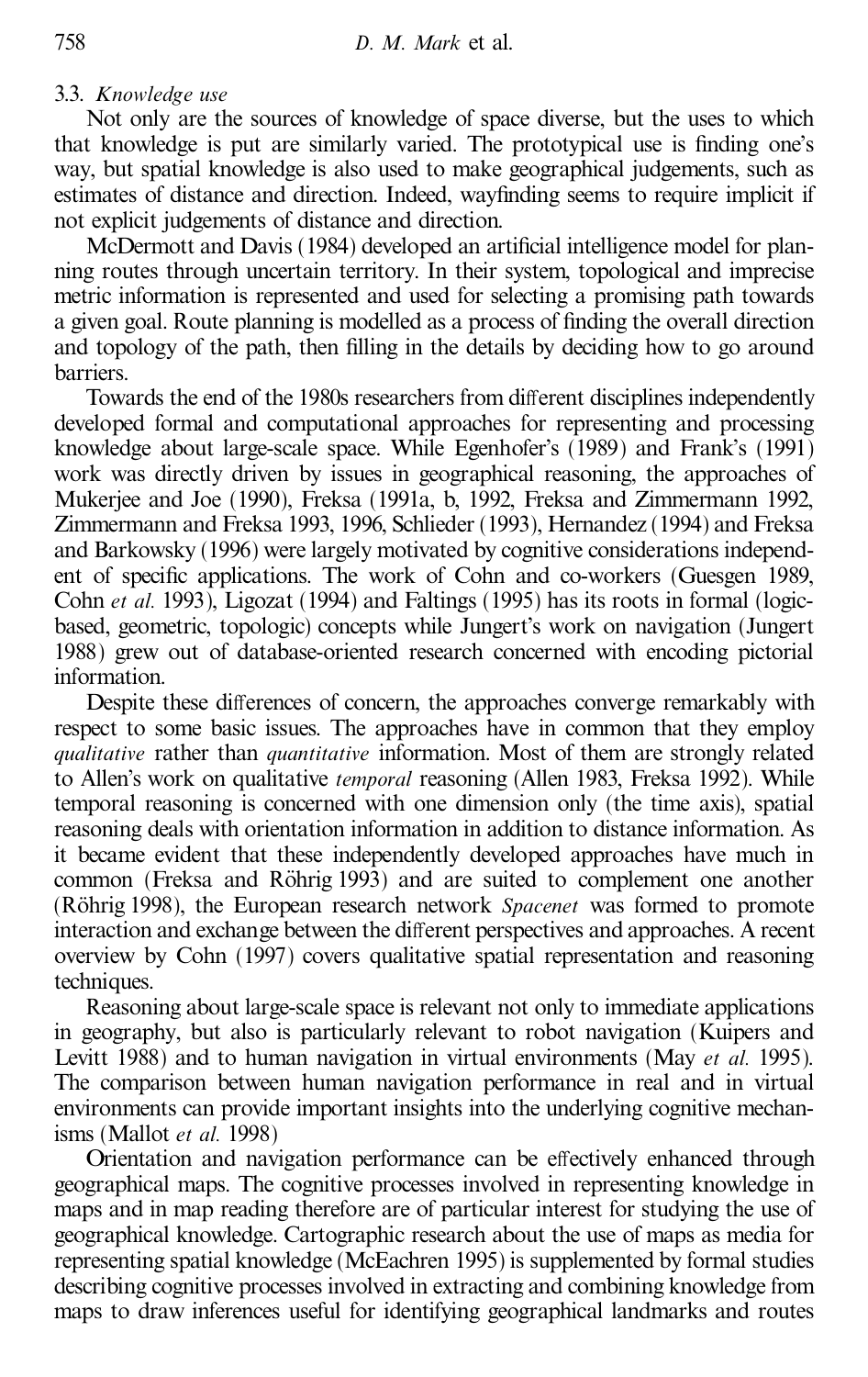(Barkowsky and Freksa 1997, Berendt *et al.* 1998). It is still a topic of investigation to determine under which circumstances spatial, functional, or featural aspects are most heavily used in solving particular tasks. The German Science Foundation (Deutsche Forschungsgemeinschaft) supports a 6-year priority program for inter disciplinary basic research on spatial cognition (Freksa *et al.* 1998).

Maps can be viewed as special diagrams specifically designed for representing geographical knowledge about spatial regions. Diagrammatic reasoning research therefore provides important foundations for the analysis and synthesis of spatial reasoning in geographical contexts. Diagrammatic reasoning is one of the early research areas in artificial intelligence; Glasgow *et al.* (1995) published an excellent collection of important contributions to the field.

#### 3.4. *Communication of geographical information*

Besides viewing maps as vehicles for performing spatial inferences, they can be studied as a means of communicating spatial knowledge. Thus the topic of generating sketch maps for the purpose of describing places or routes or for complementing verbal descriptions of space is of interest (Tappe and Habel 1998). One ancient and reliable means of conveying geographical information is a map. Useful maps, like other useful graphics, are not simply reductions in size of actual worlds; rather, useful maps extract the essential information and eliminate the inessential (Tversky, in press) Of course, what is essential and what is inessential depends on the goals of the user. The schematization of graphics often parallels the schematization of the mind.

Yet another way to convey spatial information is through language, also a venerable way to communicate about space. Useful analyses of the connections between language and space appear in many of the papers in Bloom *et al.* (1996) as well as a paper by Landau and Jackendoff  $(1993)$ . Spatial expressions typically describe a target or figural object in relation to a background object (Talmy 1983), as in 'the church is west of the town hall'. Languages typically have several different reference systems for describing spatial relations. `West of' uses an extrinsic (also called geocentric or environmental) reference system. An expression like `the church is left of the town hall' is ambiguous in English, using either a relative or intrinsic reference system. According to Levinson (1996), a relative reference system is centred on a viewer and uses a three-term relation: the church is in front of the town hall from the viewer's perspective. An intrinsic reference system is a two-term relation projected from the intrinsic sides of an object (or person). In this case, the church is in front of the front of the town hall. Neuropsychological evidence indicates that locations are perceived according to all three (and maybe more) reference systems (Behrmann and Tipper 1998).

What perspective is used for description depends on a number of variables. There are some languages that do not use the relative reference frame, using an extrinsic reference frame instead (Levinson 1996). For languages that use all three reference systems, the relative frame seems to be used primarily for environments that can be viewed from a single point (Ullmer-Ehrich 1982, Taylor and Tversky 1996). For larger environments that cannot be seen from a single viewpoint, people's descriptions use both extrinsic reference frames as in survey descriptions and intrinsic reference frames with a person as the central reference object as in route descriptions (Taylor and Tversky 1996). Quite frequently, people switch perspective, usually without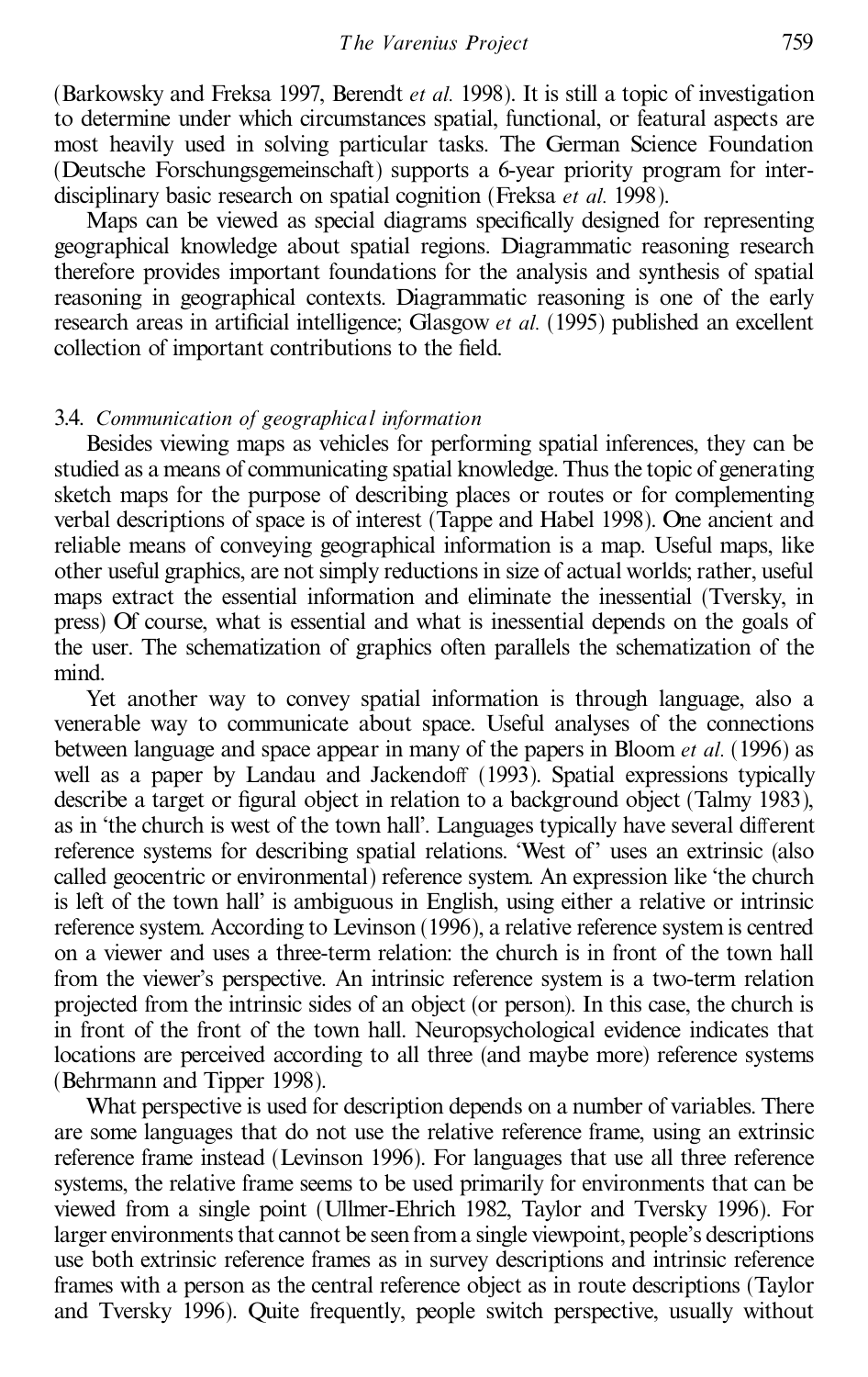signalling. When environments have features on several size scales and contain many alternative routes, there is a shift in preference toward more survey descriptions.

An additional issue arises in two-person interactions. Whose perspective do speakers adopt, their own or that of their addressees? Schober (1993) found that in the majority of cases, speakers take the perspectives of their addressees, and that this tendency was even more pronounced in cases where the addressees were unknown. In a variation of Schober's task, Mainwaring *et al.* (unpublished) also found that both American and Japanese speakers preferred their addressees' perspectives. They attributed this to considerations of relative cognitive load rather than politeness as variations in cognitive load led to variations in perspective.

In face-to-face communication, gesture as well as words convey spatial location. Emmorey *et al.* (in preparation) found that the oral component alone of videotaped descriptions was not sufficient for conveying the environment; the gestures in many cases supplemented and disambiguated the verbal information. Many of the accom panying gestures were iconic; for example, gestures indicating turns and intersections. Gestures accompanying spatial descriptions are in many cases language-specific, following language-specific schematizations of space (Kita *et al.* in press).

Route directions are of particular interest as an aid to wayfinding. In his analysis of a large corpus of route descriptions, Denis (1997) found two types of statements: references to landmarks and prescriptions of actions. Route directions can be seg mented by actions that use landmarks as referents. In another set of studies, judges rated spontaneous directions for quality. Those rated as good followed the structure proposed by Denis (1997). Travellers using the highly rated directions were more likely to find their way in Venice than travellers using poorly rated directions (Denis *et al.* 1998). Sketch maps are also a good tool for wayfinding, and, in fact, schematize routes in much the same way as verbal directions (Tversky and Lee 1998).

#### **4. High priority cognitive research within the Varenius project**

The Varenius project (Kemp *et al.* 1997) is organized around three main topical areas in GI Science, one of which is cognitive models of geographical space. Each topic area is directed by a panel of five individuals, and the authors of this paper make up the cognitive panel. Each panel has identified several important topics for further research, and has ranked them in order to select three topics that became Varenius research initiatives and the subjects for workshops. In this section, we review the three researchable topics that were identified by the Varenius project as the cognitive topics of highest priority. We also review other identified topics that, while worthwhile, were considered lower in priority. Research initiatives begin with Specialist Meetings, which are workshops that bring together 30–40 researchers from a wide range of disciplinary perspectives to provide detailed priorities for researching the topic. Such meetings were conducted for each of the following three topics between May 1998 and February 1999.

### 4.1. *Formal concepts of geographical detail*

Degree of geographical detail is one of the most poorly understood and most confusing of the fundamental geographical concepts that underlie our cognition of geographical objects, spaces, and phenomena (Montello 1993). Scale, although often used ambiguously and poorly defined, is nevertheless an important component of naive geography, which asserts that geographical scales are different in fundamental yet unspecified ways from things at other scales (Egenhofer and Mark 1995b). If this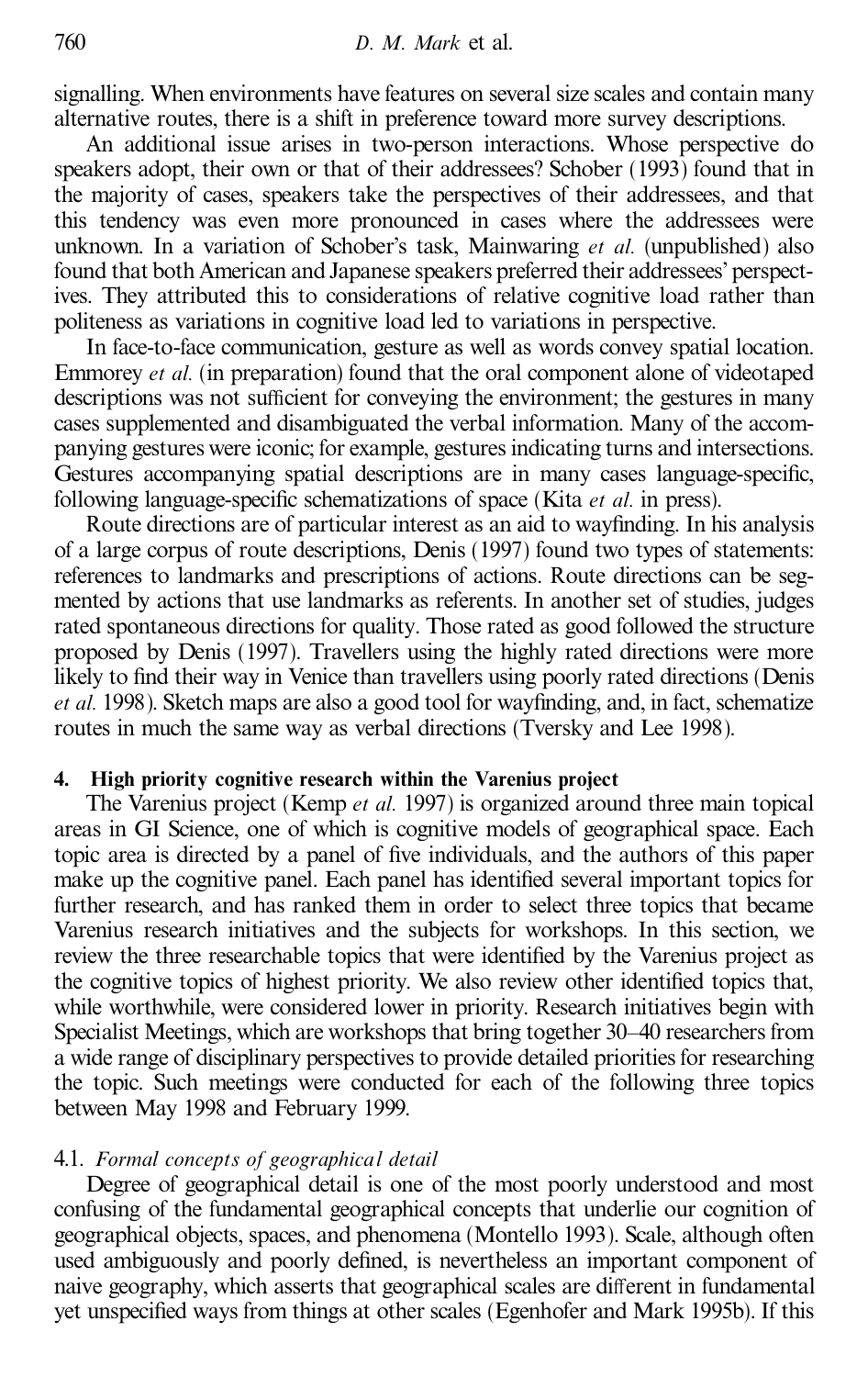is so, do certain spatial processes suddenly come into existence at some specific scale? Are they not present at micro-levels (larger scales)? Do all spatial processes have an emergence threshold, or are spatial and geographical processes really scale invariant but ignored as larger and larger scales (i.e. smaller and smaller areas) are examined? How do we rationalize the different uses of the term (e.g. in cartography, compared to in environmental modelling)? Is scale more important in the physical domain than in the human? Are spatial cognitive processes scale-dependent? What scales of representation lend themselves most to visualization, and to other forms of representation? How does a scale change influence granularity or clarity of data? Does a change in scale involve loss of original structure and emergence of artificial structure or patterns? To what extent is scale at the crux of traditional geographical arguments of form versus process? Does scale change involve changing models? How do visual representations of spatial phenomena need to change with a change in scale? While GIS and other automated cartographic systems allow rapid changes of display scale, they do not take into account the perceptual requirements of the viewer. Do the perceptual requirements of the viewer change along with a change in scale, or are they constant across many scales? What types of data are most amenable to display at multiple scales? How should those data be manipulated when scale changes, through cartographic generalization? All of these questions are important to this research initiative.

As society makes the transition to digital worlds, associated metaphors for geographical detail are likely to change also. Metric scale or representative fraction, the measure of geographical detail dominant in the cartographic world, has no well defined meaning in a digital world of seamless perspectives on geography in which the user is free to zoom and pan at will. Other metaphors, such as the view from space, may replace metric scale with less familiar dimensions such as the distance of the viewpoint from Earth, as they do in Microsoft's Encarta Atlas. This suggests two fundamental objectives for this initiative, in addition to those identified earlier: (1) can we identify the fundamental, invariant dimensions of the concept of geographical detail that survive the transition from analogue to digital, and (2) can we identify the mapping between these dimensions and the terms and metaphors commonly used in naive geography? The initiative on `Formal Concepts of Geographical Detail' is led by Daniel Montello and Reginald Golledge, both of the University of California, Santa Barbara, and its Specialist Meeting was held in Santa Barbara in May of 1998.

## 4.2. *Cognition of dynamic phenomena and their representations*

The ability to manipulate, interpret, and store information about changing envir onments is a critical human survival skill, and also is very important for geographical information science. Models of the cognitive aspects of dynamic spatial representations are necessary for understanding temporal and spatial changes in spaces or maps, for the manipulation of temporal geographical data, and for navigation through changing spaces. Furthermore, the use of representational information may be dependent on the context of the problem, with different entity types resulting in the adoption of different spatial metaphors for reasoning and understanding. For example, land use changes might be viewed as changes in attributes of a fixed location, whereas an advancing forest fire is thought of as a moving entity of change shape and size. And, at a different temporal scale, the former process, involving no real motion, might be talked and reasoned about as the spread or sprawl of development. Some other examples of dynamic geographical processes include navigation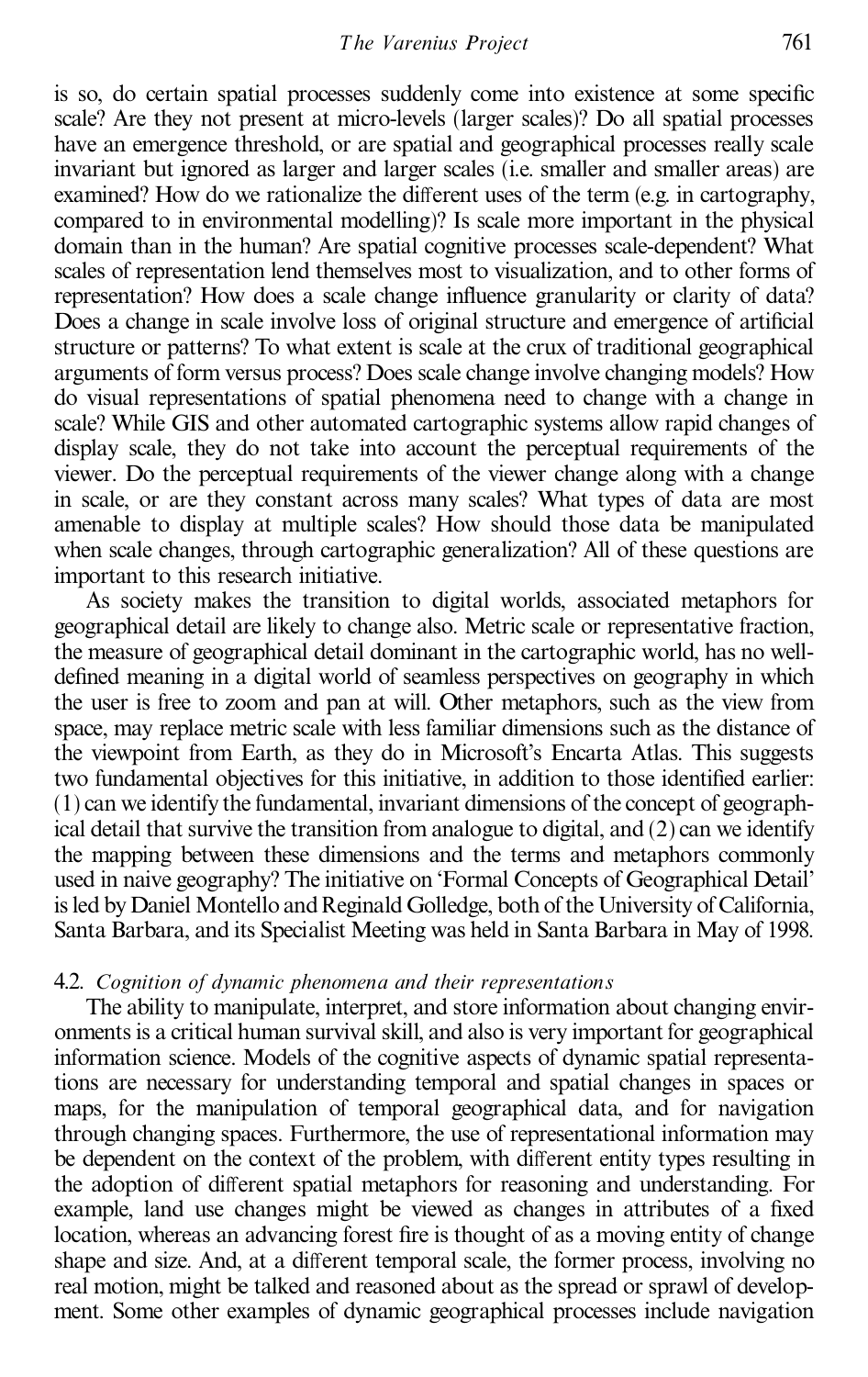through changed environments, diffusion of diseases, and much slower processes such as glaciations, mountain-building episodes, or continental drift and plate tectonics. At a database level, we are concerned with issues such as forming discrete representations of continuous phenomena or continuous representations of discrete phenomena. Cartographically, the emphasis is on animation, but many methods have been used to show temporal phenomena on static maps. The use of dynamic and manipulative interfaces also must be investigated within the same conceptual framework used for observing dynamic phenomena in the real world.

The Varenius research initiative on 'Cognition of Dynamic Phenomena and their Representations' is led by Stephen Hirtle of the University of Pittsburgh and Alan MacEachren of the Pennsylvania State University. The initiative takes a dual and parallel look at dynamic phenomena in geographical space itself, and at their repres entation in dynamic displays of geographical information. If research finds that there are systematic differences in human cognitive responses to various kinds of change and motion in geographical space, then different representations may be appropriate for the different situations. If different kinds of computer displays also trigger different kinds of human memory, reasoning, or decision-making, then the match between cognitive models for the phenomenon being represented and those for the display methods will influence how intuitive and usable the display will be. This research initiative held its Specialist Meeting in Pennsylvania in October of 1998.

#### 4.3. *Multiple modes and multiple frames of reference for spatial knowledge*

Space can be experienced directly, through vision, hearing, touch, and other modalities, as well as indirectly, primarily through language. Space can be viewed from many different perspectives, and conceived of from perspectives that have not or cannot be viewed. How do people interact with multiple modalities and multiple frames of reference? How do they integrate and reconcile the varied information, if and when they do? What are the relative advantages and disadvantages of each kind or source of spatial information? These are issues that have arisen in linguistics, philosophy, computer science, anthropology, and psychology, as well as in geography, in theoretical as well as applied contexts. However, there are many open questions, especially with respect to human behavior and learning in natural situations. Understanding how people combine or juggle information from a variety of sources in a variety of forms is important to geographical information science and GIS in at least two ways. First, it is important in deciding how to provide additional information to system users, dependent in part upon what they already know. Second, the ways in which people represent and combine geographical information may help in the design of computerized systems to do the same thing.

Some specific topics serve as examples: relative, intrinsic, and absolute reference frames for describing locations; heads-up and north-up maps in navigation systems; mixing gaze, route, and survey perspectives in descriptions; tactile, auditory, visual localization; orientation-free vs. orientation-specific representations; expressing differing modalities or frames through language; and cross-cultural differences in the use of reference frames. The Varenius initiative on `Multiple Modes and Multiple Frames of Reference for Spatial Knowledge' is led by Scott M. Freundschuh of the University of Minnesota, Duluth, and Holly Taylor of Tufts University, and the Specialist Meeting was held in Santa Barbara in February of 1999.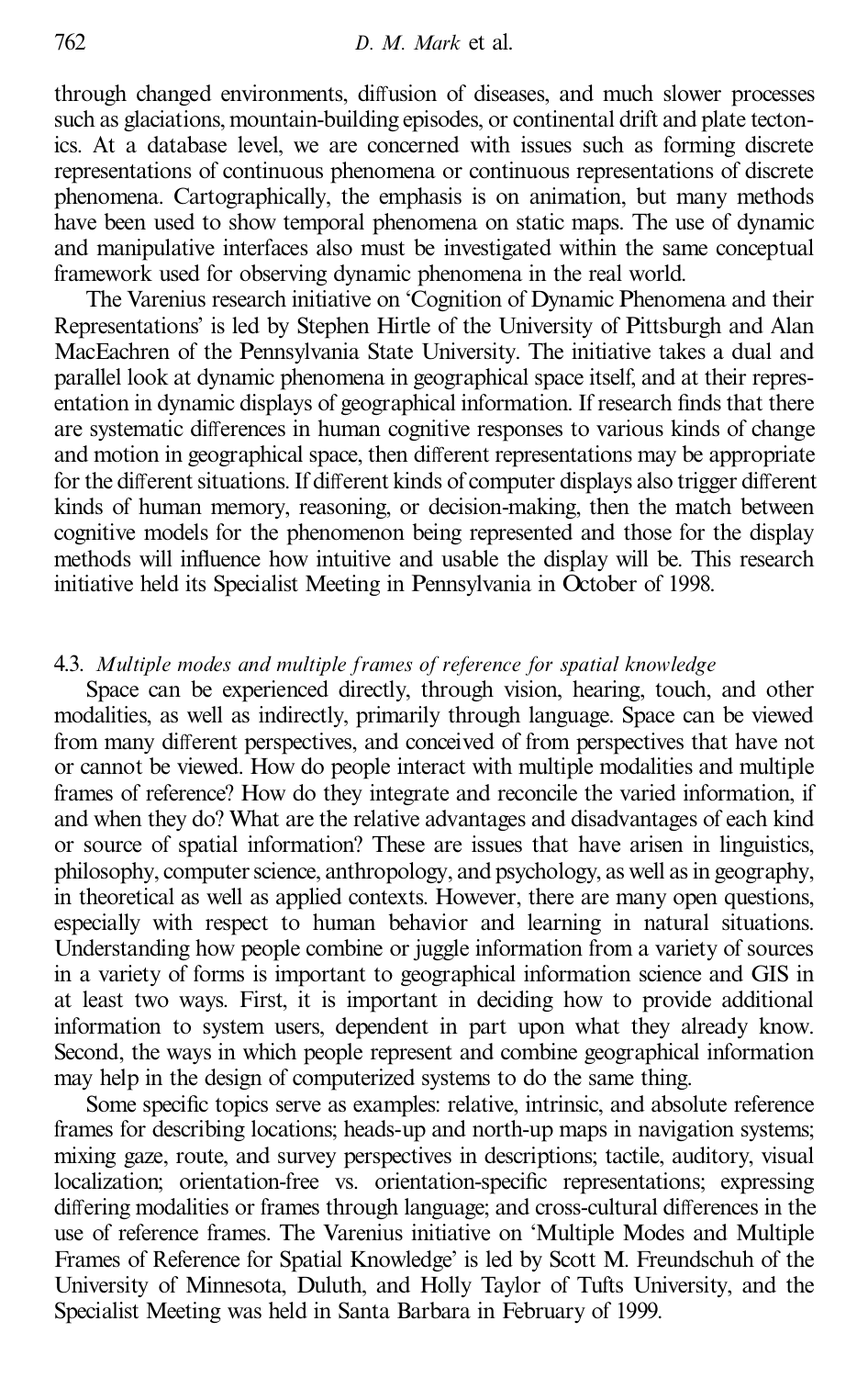## 4.4. *Other topics*

The Varenius project panel on cognitive models of geographical space identified several other cognitive research topics that, while not considered quite as important as the three detailed above, were still thought to be worthy of research attention. In this section, we give brief overviews of several of these topics.

*(a) Ontology of geographical entities*. Categories are central to human cognition. Psychologists and other cognitive scientists have developed a well-established model of the nature of categories. The model, grounded in the work of Eleanor Rosch  $(1973, 1978)$  and reviewed in depth by Lakoff  $(1987)$ , has shown that, while cognitive categories are often like mathematical sets, they frequently depart from classical set theory in important ways, having consensus best examples, internal structure, and indistinct category boundaries. Mark (1993) discussed how this model of categories might provide a theoretical foundation for definition of entity types in geospatial information transfer standards such as the US Spatial Data Transfer Standard (Fegeas *et al.* 1992). The above theory of cognitive categories is well-established and widely accepted. However, it is based almost entirely on studies of categorizations of biological entities, artefacts, and other manipulable objects. Recently, Smith and Mark (1998) provided evidence that geographical objects are different in fundamental (ontological) ways from the sorts of objects studied by Rosch and her colleagues and followers, and suggested that category formation might be different here also. A research initiative on this topic would focus on the nature of basic-level categories of geographical entities, and their role in geographical cognition. The committee recognized this as a very important topic in its foundational role in geographical information science. They also felt, however, that the researchable questions, as well as the methods to be used in investigating it, were well established in psychology. Thus this topic is a good candidate for research, but probably would not benefit as much from a workshop as would some of the other topics discussed and described above, where the approach to doing the research, and the priority subtopics, are less well defined.

*(b) Mental maps*. The entire area of geographical knowledge at an individual level, or mental maps and related topics, is important. Research questions include the ways in which knowledge of geographical space is represented in the brain, how it is recalled, how people reason to derive new knowledge, and what are the relative roles of different sources of geographical information. Are there important differences due to scale? Is geographical information represented differently depending on its source, when it is learned from maps versus learned from text versus learned from real-world experience? Are there important cultural or sex-related differences in the answers to the above questions? Although these are critical topics with more research needed, there already is a considerable literature on the topic, and an active research community. The probable marginal effect of a Varenius project initiative on mental maps on progress in this area was not judged to be as great as the probable effect on research progress of the three highest priority topics described above. Lastly, it is a very broad topic, and the topics addressed by the initiatives on detail and reference frames and modalities will contribute to understanding of mental maps.

*(c) Formalizing spatial relations*. Spatial relations are one of the most distinctive aspects of spatial or geographical information, and thus a better understanding of the cognitive aspects of spatial relations, and their formalization in computational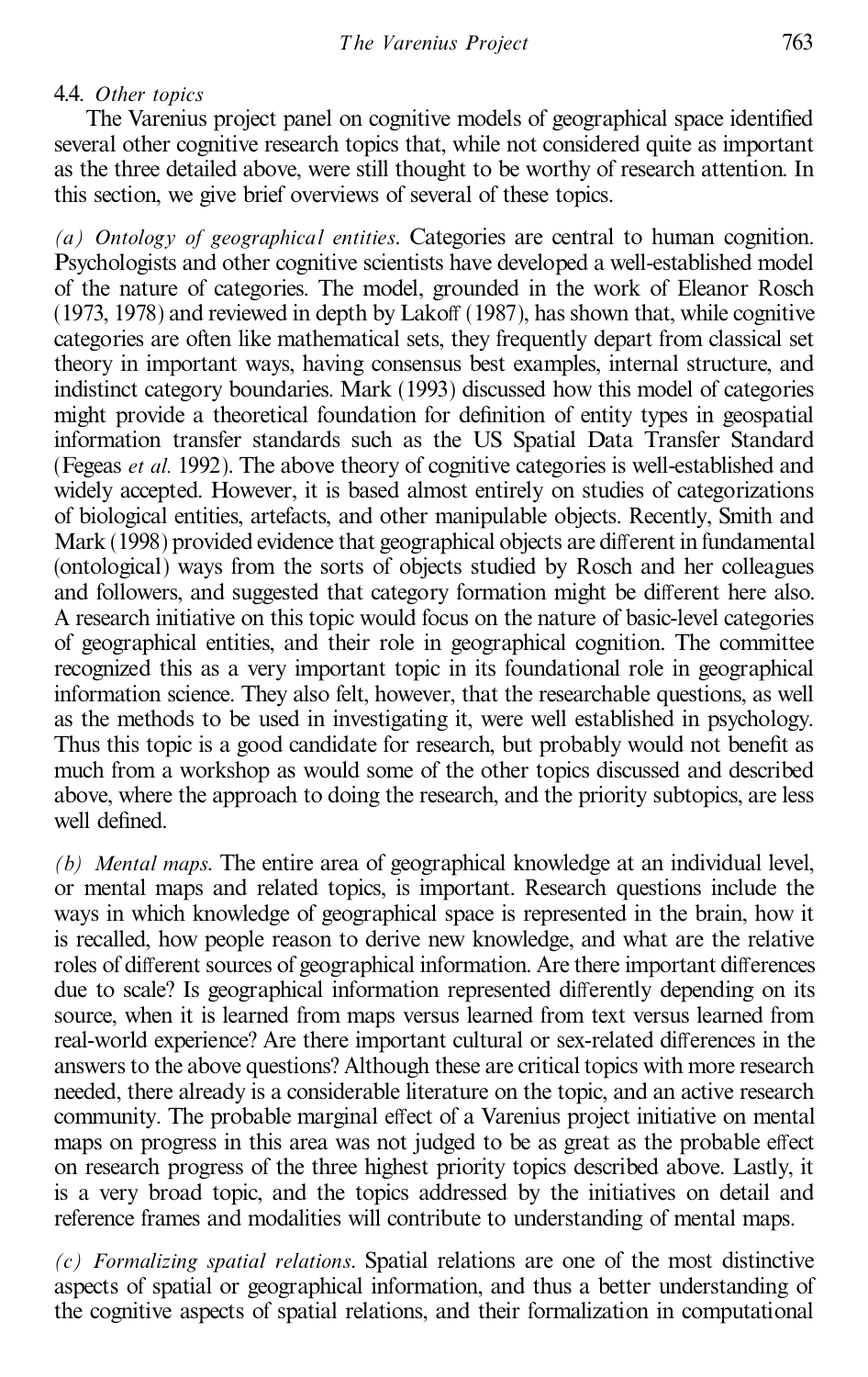models, is critical to the advancement of geographical information science. As with some of the other topics discussed above, these is an active research community and research literature on spatial relations which has momentum independent of the Varenius project (for example, see Mark and Egenhofer 1994a, b, 1995, Egenhofer and Mark 1995a, Mark *et al.* 1995, Shari *et al.* 1998), and thus the probable impact of a Varenius initiative on progress in formalizing spatial relations was not thought to be as high as for some of the other topics.

*(d) Additional topics.* Six other topics were identified by the panel on Cognitive Models of Geographical Space as being of some potential interest and importance. These are less well-defined than the topics outlined earlier in this section, and are listed here for completeness and to alert readers to topics in need of attention by the research community.

One of these is the issue of place—what are the cognitive models of place and neighbourhood, and can these be implemented in computational environments? What would a place-based, rather than coordinate-based GIS look like, and what could it do, and not do? Another topic would examine navigation in virtual spaces: how similar is this to navigation in real spaces, and how can the look and feel of virtual spaces be designed to maximize navigability? Another topic would address issues in the design of graphic displays and diagrammatic reasoning. This topic may be too far away from geographical information science, since it deals with diagrams as diagrams rather than as representations of geographical spaces. Some aspects of this topic are covered under the Varenius initiative on Cognition of Dynamic Phenomena and their Representations. The panel also felt that the role of experience in the ability to use displays was worthy of some attention from researchers, but arguments against giving it high priority are similar to those just presented for diagrammatic reasoning. Another topic would be to study the design and imple mentation of cognitive agents for GIS. This is somewhat related to the knowledge discovery initiative under the computational models panel of the Varenius project. Lastly, the very broad topic of the semantics and structure of geographical space was raised as an important goal.

### **5. Conclusion and prospects**

In this paper, we have reviewed research in geographical cognition that provides part of the theoretical foundation of geographical information science. Free-standing research streams in cognitive science, behavioural geography, and cartography con verged in the last decade or so with work on theoretical foundations for geographical information systems to produce a coherent research community that advances geo graphical information science, GIS, and the contributing fields and disciplines. The Internet is now delivering albeit simple GIS functions to the general public, and systems for use by untrained people provide new challenges for systems designers. Many of those challenges relate to the cognitive models of geographical space and phenomena that are held by members of the public (Egenhofer and Mark 1995b, Mark and Egenhofer 1996). Cognition by spatially-aware professionals and other experts must not be ignored.

Emerging geographical technologies such as Global Positioning System (GPS) receivers and wireless information systems also provide cognitive research challenges for GIScience. Can virtual scenes be superimposed on the real world in such a way as to augment the geographical information available to people in the field? What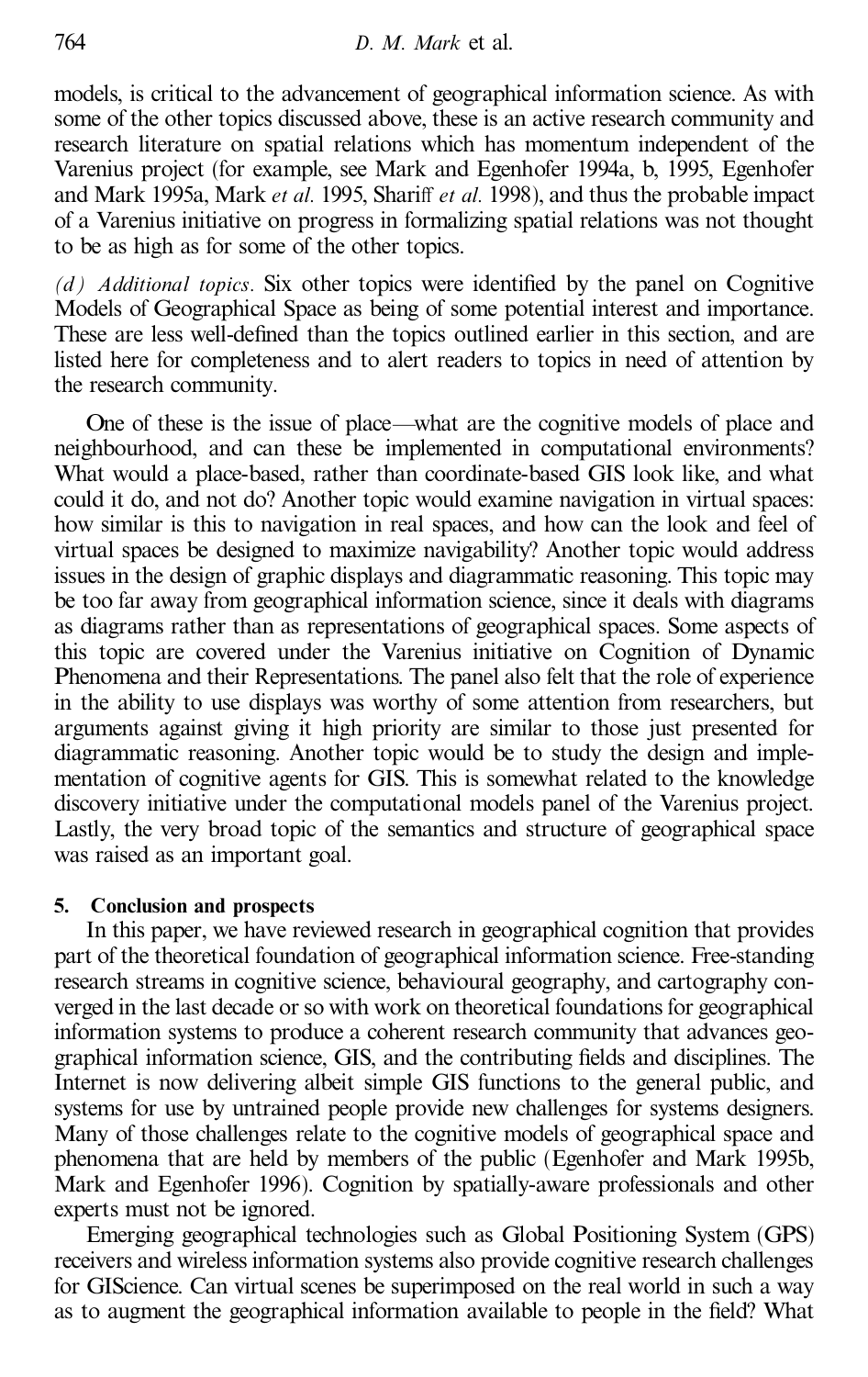are the cognitive implications of such systems, and how can knowledge of principles of human cognition of geographical spaces inform the design of augmented reality systems and other forms of geographical field computing?

There are also basic research challenges that lie in the nature of geographical cognition itself. How exactly does the relative size of objects or spaces influence how they are cognized, if it does at all? If geographical cognition is different from spatial cognition at other scales, is the difference somehow indexed to the size and physical capabilities of the human body? How many of the differences between CAD (computer-assisted design) and GIS software result from the differences in how their application domains are dealt with in human cognition, and can formalized knowledge of the exact ways that geographical and non-geographical spatial cognition differ be used to make better and more easily used software? Studies of geographical cognition, and of computational models based on findings of such studies, will continue to be an important basis for geographical information science.

#### **References**

- Abler, R. F., 1987, The National Science Foundation National Center for Geographic Information and Analysis. *International Journal of Geographicalal Information Systems*, **1**, 303±326.
- AITKEN, S., 1991, Person-environment theories in contemporary perceptual and behavioural geography: Personality, attitudinal and spatial choice theories. *Progress in Human Geography*, **15**, 179–193.
- AITKEN, S., 1992, Person-environment theories in contemporary perceptual and behavioural geography: The influence of ecological, environmental learning, societal/structural, transactional, and transformational theories. *Progress in Human [Geography](http://mustafa.catchword.com/nw=1/rpsv/cgi-bin/linker?ext=a&reqidx=/0309-1325^28^2916L.553[aid=787616])*, 16, 553–562.
- ALLEN, G. L., and KIRASIC, K. C., 1985, Effects of the cognitive organization of route knowledge on judgments of macrospatial distance. *Memory and Cognition*, **13**, 218–227.
- Allen, J. F., 1983, Maintaining knowledge about temporal intervals. *[Communications](http://mustafa.catchword.com/nw=1/rpsv/cgi-bin/linker?ext=a&reqidx=/0001-0782^28^2926L.832[aid=310364]) of the ACM*, 26, 832–843.
- ANDRE, E., BOSCH, G., and RIST, T., 1987, Coping with the intrinsic and deictic uses of spatial prepositions. In *Artificial Intelligence II, Proceedings of the Second International Conference on Arti®cial Intelligence: Methodology, Systems, Applications, Varna, Bulgaria*, edited by P. Jorrand and V. Sgurev (Amsterdam: North-Holland), pp. 375–382.
- Barkowsky, T., and Freksa, C., 1997, Cognitive requirements on making and interpreting maps. In, *Spatial Information T heory*, edited by S. Hirtle and A. Frank (Berlin: Springer), pp.  $347-361$ .
- Behrmann, M., and Tipper, S. P., 1998, Attention accesses multiple reference frames: Evidence from neglect. *Journal of Experimental Psychology: Human Perception and Performance*.
- BERENDT, B., BARKOWSKY, T., FREKSA, C., and KELTER, S., 1998, Spatial representation with aspect maps. In *Spatial CognitionÐAn Interdisciplinary Approach to Representing and Processing Spatial Knowledge*, edited by C. Freska, C. Habel and K. F. Wender (Berlin: Springer), pp.313–336.
- BERENDT, B., and JANSEN-OSMAN, P., 1997, Feature accumulation and route structuring in distance estimation: An interdisciplinary approach. In S. C. Hirtle and A. U. Frank, editors, Spatial Information Theory: A Theoretical Basis for GIS, Lecture Notes in Computer Science No. 1329 edited by S. C. Hirtle and A. U. Frank (Heidelberg: Springer-Verlag),
- Berthoz, A., Israel, I., Georges-Francois, P., Grasso, R., and Tsuzuki, T., 1995, Spatial memory of body linear displacement: What is being stored? *Science*, **269**, 95–98.
- Blaut, J. M., and Stea, D., 1971, Studies in geographic learning. *Annals, Association of American Geographers*, **61**, 387±393.
- Bloom, P., Peterson, M. A., Nadel, L., and Garrett, M., 1995, *Space and L anguage* (Cambridge: MIT Press), p.  $109-169$ .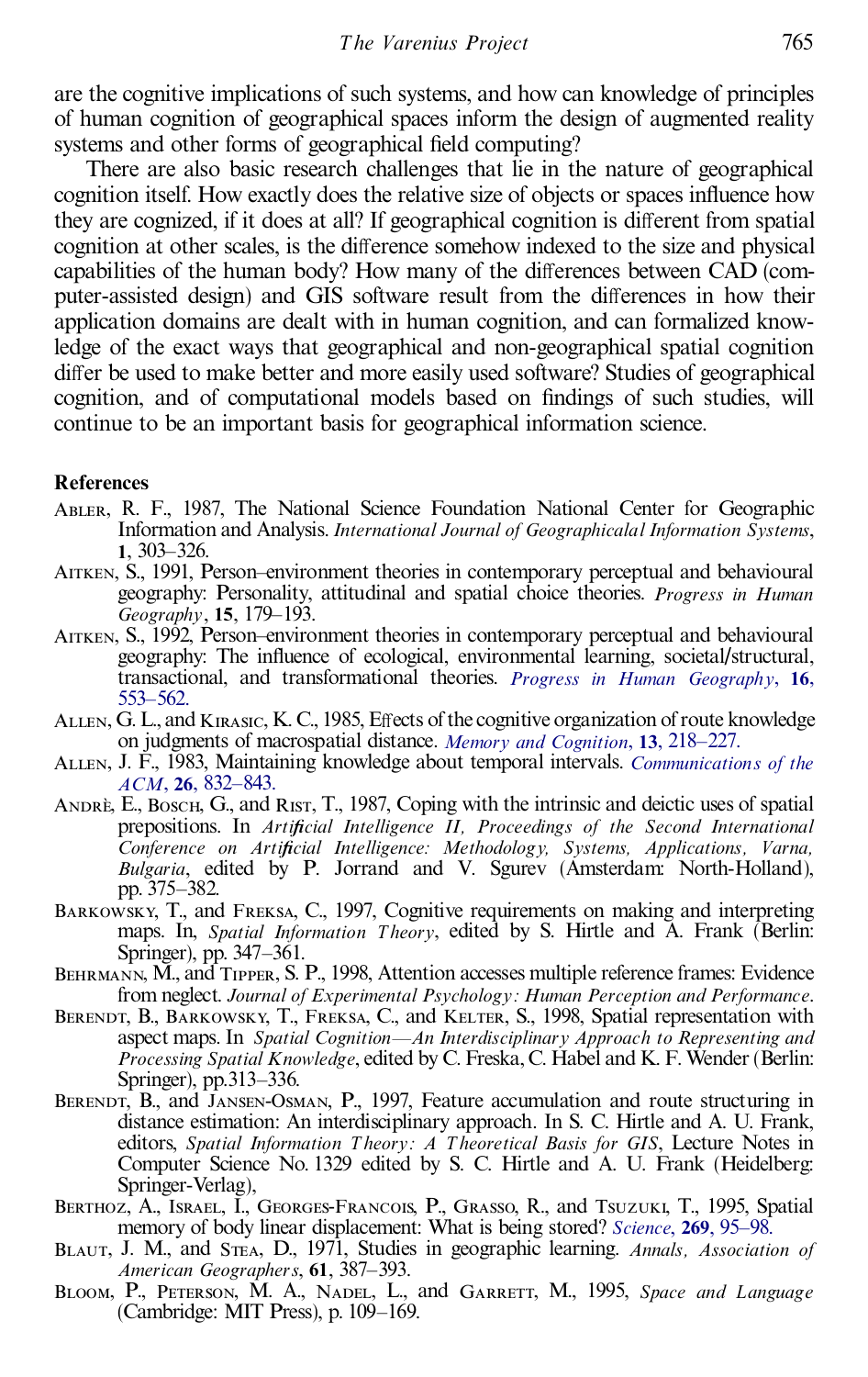- BOARD, C., 1967, Maps as models. In *Models* in *Geography*, edited by R. Chorley and P. Haggett (London: Methuen), pp. 671–725.<br>BOYLE, A. R., DANGERMOND, J., MARBLE, D. F., SIMONETT, D. S., SMITH, L. K., and TOMLINSON,
- R. F., 1983, Final Report of a Conference on the Review and Synthesis of Problems and Directions for Large Scale Geographic Information System Development, National Aeronautics and Space Administration, Contract NAS2-11246 (report available from ESRI, Redlands, CA).
- Brewer, C., MacEachren, A., Pickle, L., and Herrmann, D., 1997, Mapping mortality: Evaluating color schemes for choropleth maps. *Annals of the [Association](http://mustafa.catchword.com/nw=1/rpsv/cgi-bin/linker?ext=a&reqidx=/0004-5608^28^2987L.411[aid=787619]) of American [Geographers](http://mustafa.catchword.com/nw=1/rpsv/cgi-bin/linker?ext=a&reqidx=/0004-5608^28^2987L.411[aid=787619])*, 87, 411–438.
- BREWER, C., and OLSON, J., 1997, An evaluation of color selections to accommodate map users with color-vision impairments. *Annals of the Association of American [Geographers](http://mustafa.catchword.com/nw=1/rpsv/cgi-bin/linker?ext=a&reqidx=/0004-5608^28^2987L.103[aid=787620])*, **87**, 103–134.
- Broadbent, D. E., 1958, *Perception and Communication* (New York: Pergamon).
- BUNTING, T., and GUELKE, L., 1979, Behavioral and perception geography: A critical appraisal. *Annals of the Association of American Geographers*, **69**, 448±462.
- BUTTENFIELD, B. P., and MARK, D. M., 1990, Expert systems in cartographic design. In *Geographic Information Systems: T he Microcomputer and Modern Cartography*, edited by  $\overline{D}$ . R. F. Taylor (Oxford: Pergamon Press), pp. 129–150.
- Byrne, R. W., 1979, Memory for urban geography. *Quarterly Journal of Experimental Psychology*, **31**, 147±154.
- <sup>C</sup>hase, W. G., 1983, Spatial representations of taxi drivers. In *Acquisition of Symbolic Skills*, edited by D. R. Rogers and J. A. Sloboda(New York: Plenum), pp. 391±405.
- Chase, W. G., and Chi, M. T. H., 1981, Cognitive skill: Implications for spatial skill in large-scale environments. In *Cognition, Social Behavior, and the Environment*, edited by J. H. Harvey (Hillsdale, NJ: Erlbaum), pp.  $111-136$ .
- Chrisman, N., 1979, Concepts of space as a guide to cartographic data structures. In *Proceedings, First International Study Symposium on T opological Data Structures for Geographic Information Systems*, Volume 7, edited by G. Dutton (Spatial Semantics: Understanding and Interacting with Map Data), pp. CHRISMAN/1–CHRISMAN/19.
- Cohn, A. G., 1997, Qualitative spatial representation and reasoning techniques. In *KI-97: Advances in Artificial Intelligence*, edited by G. Brewka, C. Habel and B. Nebel (Berlin: Springer), pp.  $1-30$ .
- Cohn, A. G., Randell, D. A., Cui, Z., and Bennet, B., 1993, Qualitative spatial reasoning and representation. In *Qualitative Reasoning and Decision T echnologies*, edited by N. Piera Carreta and M. G. Singh (Barcelona: CIMNE), pp. 513–522.
- Corbett, J. P., 1979, *T opological Principles of Cartography*. Technical Report 48 (Washington, DC: Bureau of the Census, US Department of Commerce).
- Coshall, T., 1985, Urban consumer's cognitions of distance. *Geogra®ska Annaler B: Human Geography*, **67**, 107–119.
- COUCLELIS, H., 1986, Artificial intelligence in geography: Conjectures on the shape of things to come. *T he Professional Geographer*, **38**, 1±11.
- <sup>C</sup>ouclelis, H., <sup>G</sup>olledge, R. G., <sup>G</sup>ale, N., and <sup>T</sup>obler, W., 1987, Exploring the anchor- point hypothesis of spatial cognition. *Journal of [Environmental](http://mustafa.catchword.com/nw=1/rpsv/cgi-bin/linker?ext=a&reqidx=/0272-4944^28^297L.99[aid=787624]) Psychology*, **<sup>7</sup>**, 99±122.
- Cox, C., 1976, Anchor effects and the estimation of graduated circles and squares. *The American Cartographer*, 3, 65–74.
- Cox, K., and Golledge, R., 1969, *Behavioral Problems in Geography: A Symposium* (Evanston, IL: Northwestern University Press).
- Davis, E., 1983, The MERCATOR representation of spatial knowledge. *Proceedings, Eighth International Conference on Artificial Intelligence, IJCAI-83, pp. 295-301.*
- Davis, E., 1986, *Representing and Acquiring Geographic Knowledge*. Research Notes in Artificial Intelligence (Los Altos, CA: Morgan Kaufman Publishers).
- Denis, M., 1997, The description of routes: A cognitive approach to the production of spatial discourse. *Current [Psychology](http://mustafa.catchword.com/nw=1/rpsv/cgi-bin/linker?ext=a&reqidx=/0249-9185^28^2916L.409[aid=787625,csa=0249-9185^26vol=16^26iss=4^26firstpage=409]) of Cognition*, 16, 409-458.
- DENIS, M., PAZZAGLIA, F., CORNOLDI, C., and BERTOLO, L., 1998, Spatial discourse and navigation: An analysis of route directions in the city of Venice. *Applied Cognitive Psychology*, **12**.
- Dent, B., 1972, Visual organization and thematic map communication. *Annals of the Association of American Geographers*, 62, 79–93.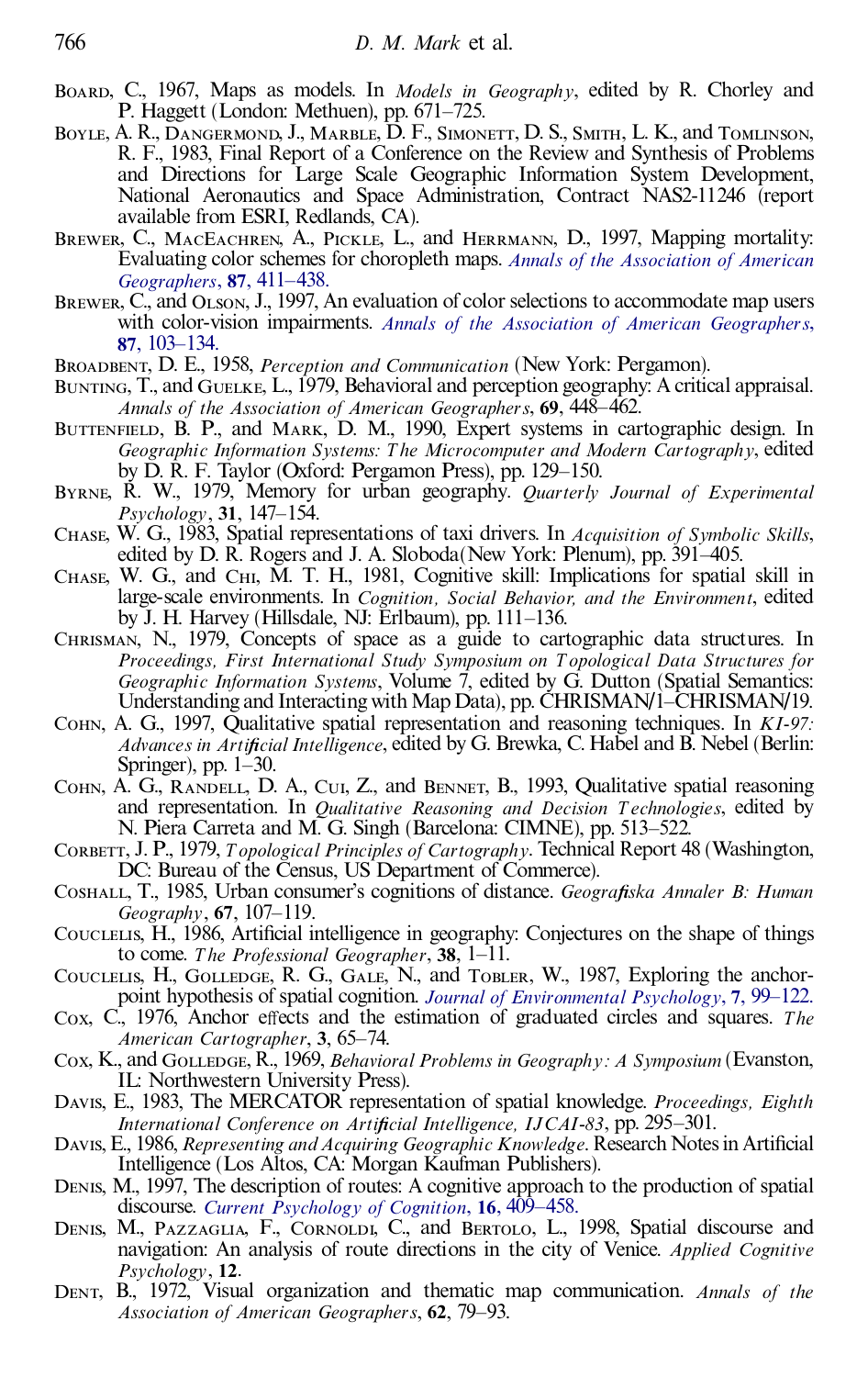- DiBiase, D., MacEachren, A., Krygier, J., and Reeves, C., 1992, Animation and the role of map design in scientific visualization. *Cartography and Geographic Information Systems*, **19**, 201–214.
- Dobson, J. E., 1983, Automated geography. *T he Professional Geographer*, **35**, 135±143.
- Downs, R. M., 1979, Critical appraisal or determined philosophical skepticism? *Annals of the Association of American Geographers*, 69, 468–471.
- Downs, R. M., and Stea, D. (editors), 1973, *Image and Environment: Cognitive Mapping and Spatial Behavior* (Chicago: Aldine Publishing Co.).
- Downs, R. M., and STEA, D., 1977, *Maps* in *Minds: Reflections* on *Cognitive Mapping* (New York: Harper and Row).
- Edwards, G., 1997, Geocognostics: a new framework forspatial information theory. In *Spatial Information T heory: A T heoretical Basis for GIS*, Lecture Notes in Computer Science No. 1329, edited by S. C. Hittle and A. U. Frank (Heidelberg: Springer-Verlag).
- EGENHOFER, M., 1989. A formal definition of binary topological relationships. In *Third International Conference on Foundations of Data Organization and Algorithms,* edited by W. Litwin and H. J. Schek (Berlin: Springer), pp. 457–472.
- <sup>E</sup>genhofer, M. J., and <sup>M</sup>ark, D. M., 1995a, Modeling conceptual neighborhoods of topolo- gical relations. *International Journal of Geographical Information Systems*, **<sup>9</sup>**, 555±565.
- Lecture Notes in Computer Science No. 988, edited by A. U. Frank and W. Kuhn (Berlin: Springer), pp.  $1-15$ .
- ELLIOTT, R. J., and LESK, M. E., 1982, Route finding in street maps by computers and people. *Proceedings, AAAI-82 Conference*.
- EMMOREY, K., TVERSKY, B., and TAYLOR, H. A., in preparation, unpublished data.
- Evans, G. W., 1980, Environmental cognition. *[Psychological](http://mustafa.catchword.com/nw=1/rpsv/cgi-bin/linker?ext=a&reqidx=/0033-2909^28^2988L.259[aid=219441]) Bulletin*, 88, 259-287.
- Evans, G. W., and Pezdek, K., 1980, Cognitive mapping: Knowledge of real-world distance and location information. *Journal of [Experimental](http://mustafa.catchword.com/nw=1/rpsv/cgi-bin/linker?ext=a&reqidx=/1076-898X^28^296L.13[aid=282792]) Psychology : Human L earning and [Memory](http://mustafa.catchword.com/nw=1/rpsv/cgi-bin/linker?ext=a&reqidx=/1076-898X^28^296L.13[aid=282792])*, **6**, 13–24.
- Faltings, B., 1995, Qualitative spatial reasoning using algebraic topology. In *Spatial Information T heory: A T heoretical Basis for GIS*, edited by A. U. Frank and W. Kuhn  $(Berlin: Springer)$ , pp. 17 $-30$ .
- Federico, F., and Franklin, N., 1997, Long-term spatial representations from pictorial and textual input. In *Spatial Information T heory: A T heoretical Basis for GIS*, Lecture Notes in Computer Science No. 1329, edited by S. C. Hittle and A. U. Frank (Heidelberg: Springer-Verlag).
- Fegeas, R. G., Cascio, J. L., and Lazar, R. A., 1992, An overview of FIPS 173, the Spatial Data Transfer Standard. *Cartography and Geographic Information Systems*, **19**, 278±293.
- Flannery, J. J., 1956, The Graduated Circle: A Description, Analysis, and Evaluation of a Quantitative Map Symbol. Unpublished Ph.D. Dissertation, University of Wisconsin, Madison.
- FLANNERY, J. J., 1971, The relative effectiveness of some common graduated point symbols in the presentation of quantitative data. *Canadian Cartographer*, 8, 96–109.
- Frank, A. U., 1987, Towards a spatial theory. In *Proceedings*, *International Symposium on Geographic Information Systems: The Research Agenda, Crystal City, Virginia, 2, 215–227.*
- Frank, A. U., 1991, Qualitative spatial reasoning with cardinal directions. In *Proceedings of Seventh Austrian Conference on Artificial Intelligence* (Berlin: Springer), pp. 157-167.
- Frank, A. U., and Campari, I., editors, 1993, *Spatial Information T heory: A T heoretical Basis for GIS*, Lecture Notes in Computer Science No. 716 (Berlin: Springer-Verlag).
- Frank, A. U., Campari, I., and Formentini, U., editors, 1992, *T heories and Methods of Spatio- T emporal Reasoning in Geographic Space*, Lecture Notes in Computer Science No. 639 (Berlin: Springer-Verlag).
- Frank, A. U., and Kuhn, W., 1995, editors, *Spatial Information T heory*, Lecture Notes in Computer Science No. 988 (Berlin: Springer-Verlag).
- <sup>F</sup>reeman, H., and <sup>A</sup>hn, J., 1984, AUTONAPÐAn expert system for automatic name place- ment. In *Proceedings, International Symposium on Spatial Data Handling, Zurich*, pp. 544–569.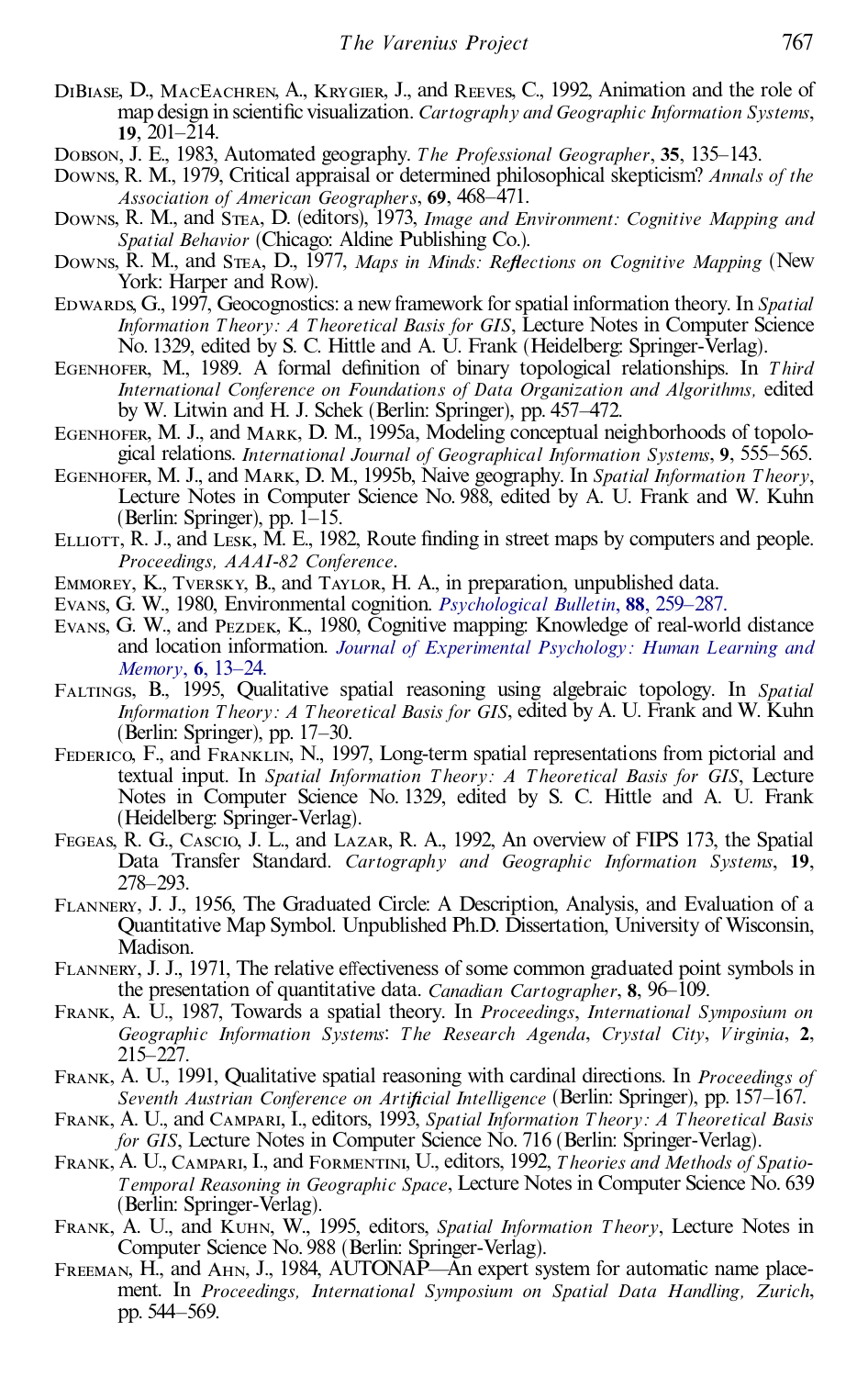- Freksa, C., 1991a, Qualitative spatial reasoning. In *Cognitive and L inguistic Aspects of Geographic Space*, edited by D. M. Mark and A. U. Frank (Dordrecht: Kluwer), pp. 361–372.
- <sup>F</sup>reksa, C., 1991b, Conceptual neighborhood and its role in temporal and spatial reasoning. In *Decision Support Systems and Qualitative Reasoning*, edited by M. Singh and L. Trave-Massuves (Amsterdam: North-Holland), pp. 181–187.
- FREKSA, C., 1992, Temporal reasoning based on semi-intervals. *Artificial Intelligence*, **54**, 199–227.
- <sup>F</sup>reksa, C., and <sup>B</sup>arkowsky, T., 1996, On the relation between spatial concepts and geo- graphic objects. In *Geographic Objects with Indeterminate Boundaries*, edited by P. A. Burrough and A. U. Frank (London: Taylor and Francis), pp. 109–121.
- FREKSA, C., HABEL, C., and WENDER, K. F., editors, 1998, *Spatial Cognition—An Interdisciplinary Approach to Representing and Processing Spatial Knowledge* (Berlin: Springer).
- FREKSA, C., and RÖHRIG, R., 1993, Dimensions of qualitative spatial reasoning. In *Qualitative Reasoning and Decision T echnologies*, edited by N. Piera Carreta and M. G. Singh  $(Barelona: CIMNE)$ , pp. 483–492.
- FREKSA, C., and ZIMMERMANN, K., 1992. On the utilization of spatial structures for cognitively plausible and efficient reasoning. In *Proceedings IEEE International Conference on Systems Man and Cybernetics*, pp. 261-266.
- GÄRLING, T., and GOLLEDGE, R., 1993, *Behavior and Environment: Psychological and Geographical Approaches* (London: Elsevier Science Publishers).
- GILMARTIN, P., 1981, Influence of map context on circle perception. *Annals of the Association of American Geographers*, **71**, 253±258.
- Gilmartin, P., and Patton, J., 1984, Comparing the sexes on spatial abilities: Map use skills. *Annals of the Association of American Geographers*, **74**, 605±619.
- Gladwin, T., 1970, *East is a Big Bird* (Cambridge, Massachusetts: Harvard University Press).
- Glasgow, J., Narayanan, N. H., and Chandrasekaran, B., 1995, *Diagrammatic Reasoning: Cognitive and Computational Perspectives* (Cambridge: MIT Press).
- Golledge, R. G., 1998, *Way®nding Behavior: Cognitive Mapping and Other Processes* (Baltimore, MD: The Johns Hopkins Press).
- <sup>G</sup>olledge, R. G., and <sup>A</sup>itken, S., 1991, Environmental `perception' and behavioral geography. In *Geography in America*, edited by G. L. Gaile and C.J. Willmott (Columbus: Merrill), pp.  $218 - 238$ .
- GOLLEDGE, R. G., RUGGLES, A. J., PELLEGRINO, J. W., and GALE, N. D., 1993, Integrating route knowledge in an unfamiliar neighborhood: Along and across route experiments. *Journal of Environmental Psychology*, 13, 1–15.
- GOLLEDGE, R. G., and SPECTOR, A. N., 1978, Comprehending the urban environment: Theory and practice. *Geographical Analysis*, 10, 403-426.
- Golledge, R. G., and Stimson, R., 1997, *Spatial Behavior: A Geographic Perspective* (New York: The Guilford Press).
- Goodchild, M. F., 1992, Geographicalal information science. *International Journal of Geographical Information Systems*, 6, 31-45.
- GOPAL, S., KLATZKY, R. L., and SMITH, T. R., 1989, NAVIGATOR—a psychologically based model of environmental learning through navigation. *Journal of [Environmental](http://mustafa.catchword.com/nw=1/rpsv/cgi-bin/linker?ext=a&reqidx=/0272-4944^28^299L.309[aid=219444]) [Psychology](http://mustafa.catchword.com/nw=1/rpsv/cgi-bin/linker?ext=a&reqidx=/0272-4944^28^299L.309[aid=219444])*, **9**, 309±331.
- Gould, P., 1966, *On Mental Maps*. Michigan Inter-University Community of Mathematical Geographers, Discussion Paper 9.
- Guesgen, H. W., 1989, *Spatial Reasoning Based on Allen's T emporal L ogic*, TR-89-049 (Berkeley: International Computer Science Institute).
- GULLIVER, F., 1908, Orientation of maps. *Journal of Geography*, 7, 55–58.
- HEAD, C. G., 1991, Mapping as language or semiotic system: Review and comment. In *Cognitive and L inguistic Aspects of Geographic Space*, edited by D. M. Mark and A. U. Frank (Dordrecht: Kluwer), pp. 237–262.
- Hernandez, D., 1994, *Qualitative Representation of Spatial Knowledge* (Berlin: Springer).
- Hilgard, E. R., 1987, *Psychology in America: A historical survey* (New York: Harcourt Brace Jovanovich).
- Hirtle, S. C., and Frank, A. U., editors, 1997. *Spatial Information T heory: A T heoretical*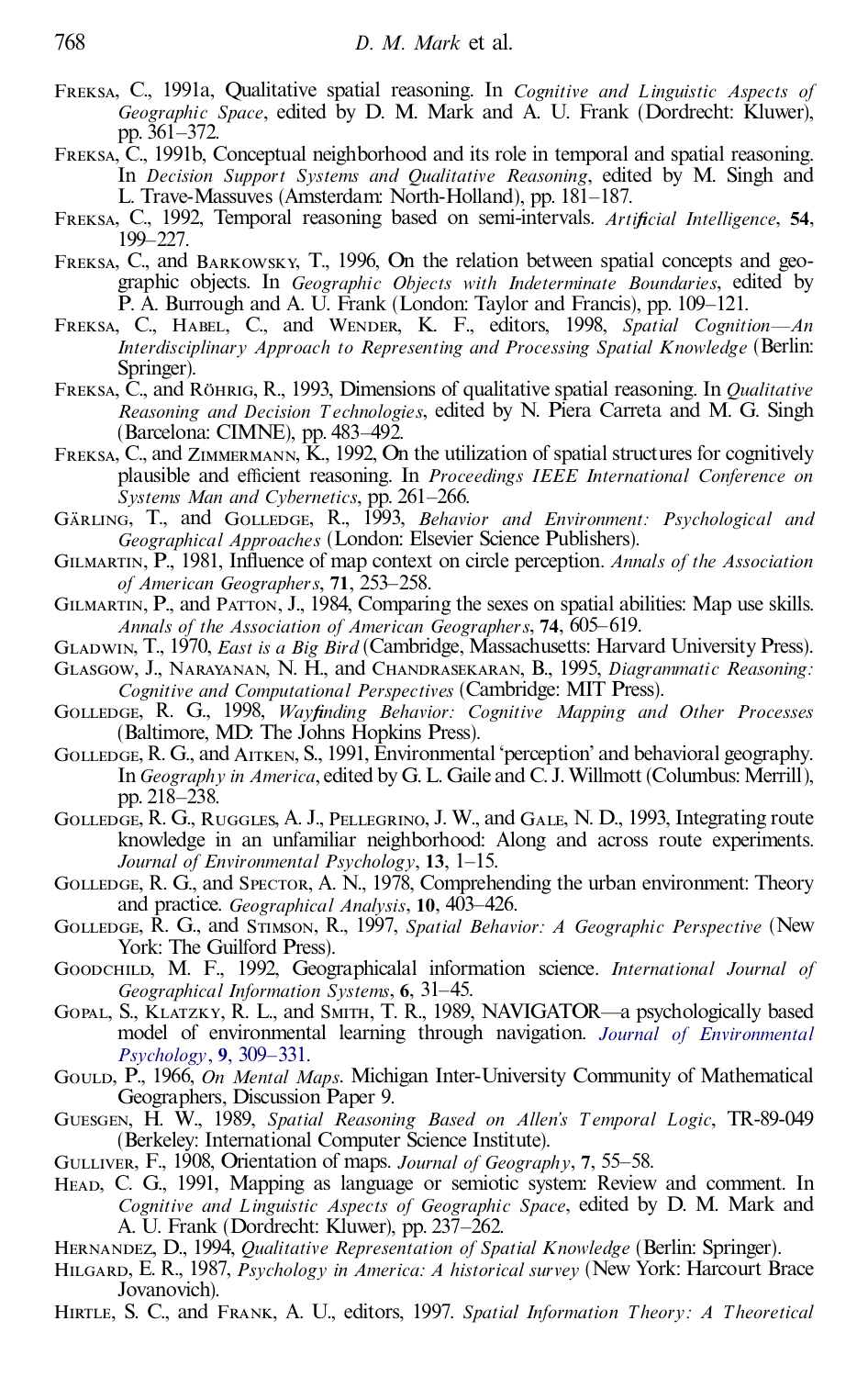*Basis for GIS*, Lecture Notes in Computer Science No. <sup>1329</sup> (Heidelberg: Springer- Verlag).

- Hirtle, S. C., and Hudson, J., 1991, Acquisition of spatial knowledge for routes. *Journal of Environmental*  $P$ *sychology*, 11, 335–345.
- HIRTLE, S. C., and JONIDES, J., 1985, Evidence of hierarchies in cognitive maps. *[Memory](http://mustafa.catchword.com/nw=1/rpsv/cgi-bin/linker?ext=a&reqidx=/0090-502X^28^2913L.208[aid=219157]) and Cognition*, **13**, 208-217.
- Holyoak, K. J., and Mah, W. A., 1982, Cognitive reference points in judgments of symbolic magnitude. *Cognitive Psychology*, 14, 328-352.
- HORTON,  $\overline{F_n}$ , and REYNOLDS,  $\overline{D_n}$ , 1971, Effects of urban structure on individual behavior. *Economic Geography*, 47, 36–48.

Hutchins, E., 1995, *Cognition in the W ild* (Cambridge, MA: MIT Press).

- Jungert, E., 1988, Extended symbolic projections as a knowledge structure for spatial reasoning. In *Pattern Recognition*, edited by J. Kittler (Berlin: Springer), pp. 343–351.
- Kemp, K. K., Goodchild, M. F., Mark, D. M., and Egenhofer, M. J., 1997, Varenius: NCGIA's project to advance geographic information science. *Proceedings, Geographical Information '97: from Research to Applications T hrough Cooperation*, *Amsterdam*, 1, 25-31.
- Kimerling, J., 1985, Comparison of equal-value gray scales. *T he American Cartographer*, **12**, 132–142.
- Kirk, W., 1951, Historical geography and the concept of the behavioral environment. In *Indian Geographical Journal,* Silver Jubilee Edition, edited by G. Kuriyan (Madras: Indian Geographical Society), pp. 52-160.
- KITA, S., DANZIGER, E., and STOLZ, C., in press, Cultural specificity of spatial schemata in abstract domains, as manifested inspontaneous gestures.In*Spatial Schemas in Abstract T hought*, edited by M. Gattis
- KITCHIN, R., 1996, Increasing the integrity of cognitive mapping research: Appraising conceptual schemata environment-behavior interaction. *Progress in Human Geography*, 20, 56–58.
- Kitchin, R., and Freundschuh, S. M., in press, *Cognitive Mapping: Past, Present and Future* (London: Routledge).
- Kordany, A., 1969, Cartographic information—a fundamental concept and term in modern cartography. *Cartographic Journal*, **6**, 47–49.
- Kosslyn, S. M., 1980, *Image and mind* (Cambridge: Harvard University Press).
- Kozlowski, L., and Bryant, K., 1977, Sense of direction, spatial orientation, and cognitive maps. *Journal of Experimental Psychology*, 3, 590–598.
- KUIPERS, B., 1978, Modeling spatial knowledge. *Cognitive Science*, 2, 129–153.
- Kuipers, B., 1979, Cognitive modelling of the map user. In *Proceedings, First International* Volume 7, edited by G. Dutton (Spatial Semantics: Understanding and Interacting with Map Data), pp. KUIPERS/1–KUIPERS/11.
- Kuipers, B., 1982, The `Map in the head' metaphor. *Environment and Behavior*, **14**, 202±220.
- Kuipers, B., 1983, The cognitive map: could ithave beenany other way?In *Spatial Orientation: T heory, Research, and Application*, edited by H. L. Pick, Jr and L.P. Acredolo (New York: Plenum Press), pp. 345–359.
- Kuipers, B. J., and Levitt, T., 1988, Navigationand mapping in large-scale space. *AI [Magazine](http://mustafa.catchword.com/nw=1/rpsv/cgi-bin/linker?ext=a&reqidx=/0738-4602^28^299L.25[aid=787640,csa=0738-4602^26vol=9^26iss=2^26firstpage=25])*, **9**, 25–43.
- Lakoff, G., 1987, *Women, Fire, and Dangerous T hings: W hatCategories Reveal About the Mind* (Chicago: University of Chicago Press).
- LANDAU, B., and JACKENDOFF, R., 1993, 'What' and 'where' in spatial language and spatial cognition. *Behavioral and Brain Sciences*, **16**, 217–265.<br>LEVINSON, S., 1996, Frames of reference and Molyneux's question: Cross-linguistic evidence.
- In Space and Language, edited by P. Bloom, M. A. Peterson, L. Nadel and M. Garrett (Cambridge: MIT Press), pp.  $109-169$ .
- Lewis, D., 1972, *We the Navigators* (Canberra: Australian National University Press).
- Ligozat, G., 1994, Towards a general characterization of conceptual neighbourhoods in temporal and spatial reasoning. In *Proceedings AAAI-94 Workshop on Spatial and T emporal Reasoning*, edited by F. D. Anger and R. Logananthrarah.
- Lloyd, R., 1982, A look at images. *Annals of the Association of American Geographers*, **72.** 532–548.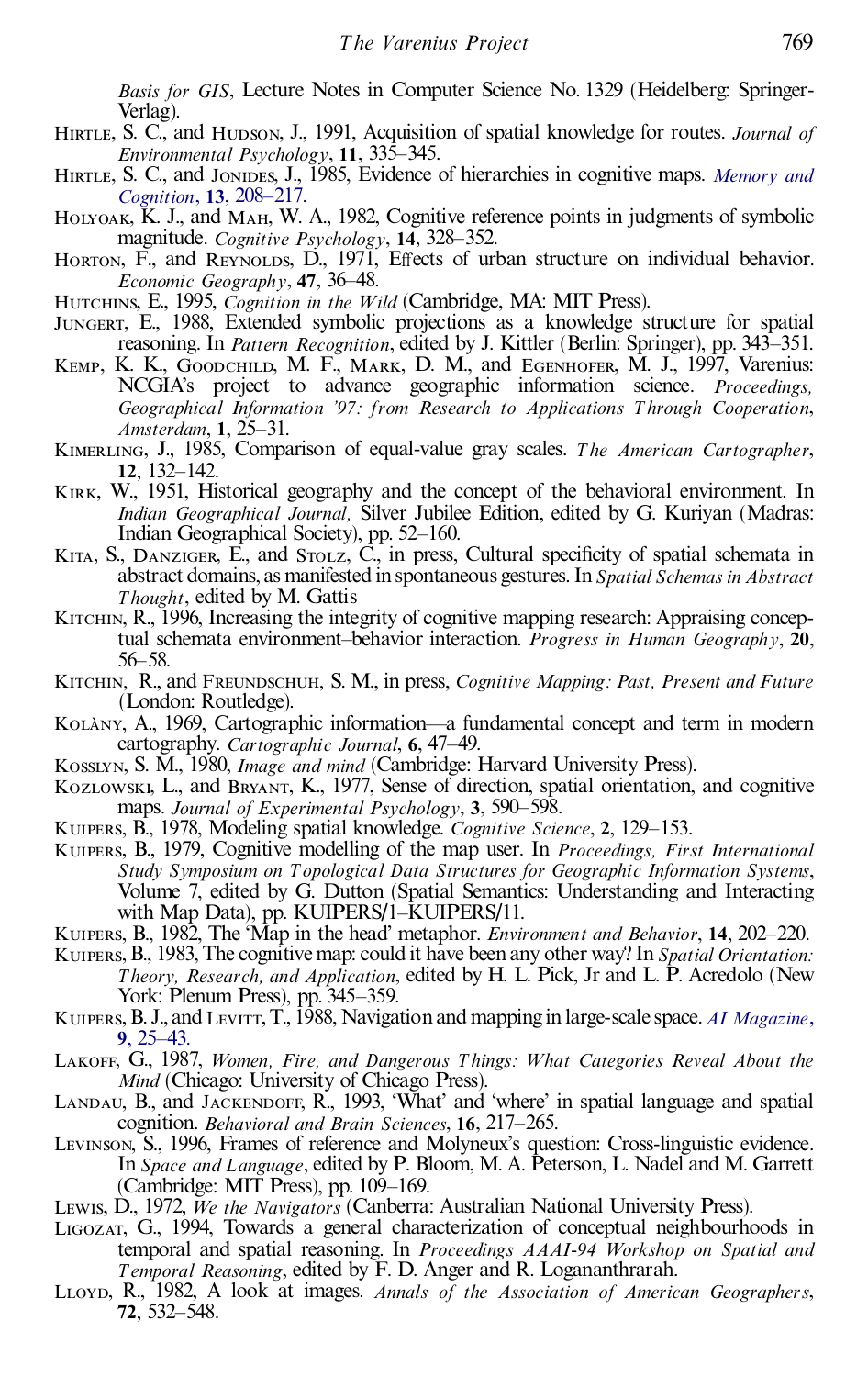- Lloyd, R., 1994, Learning spatial prototypes. *Annals of the Association of American Geographers*, **84**, 418–440.
- Lloyd, R., 1997, *Spatial cognition: Geographic environments* (Dordrecht: Kluwer Academic Publishers).
- Lloyd, R., and Carbone, G., 1995, Comparing human and neural network learning of climate categories. *Professional Geographer*, 47, 237–250.
- LLOYD, R., and STEINKE, T., 1977, Visual and statistical comparison of choropleth maps. *Annals of the Association of American Geographers*, **67**, 429±436.
- Lloyd, R., and Yehl, S., 1979, Orderly maps and map communication. *T he American Cartographer*, **6**, 149–156.
- Loomis, J. M., Klatzky, R. L., Golledge, R. G., Cicinelli, J. G., Pellegrino, J. W., and Fry, P. A., 1993, Non-visual navigation by blind and sighted: Assessment of path integration ability. *Journal of [Experimental](http://mustafa.catchword.com/nw=1/rpsv/cgi-bin/linker?ext=a&reqidx=/0096-3445^28^29122L.73[aid=219165,csa=0096-3445^26vol=122^26iss=1^26firstpage=73,erg=136802,nlm=8440978]) Psychology: General*, **122**, 73±91.
- Lowenthal, D., 1961, Geography, experience, and imagination: Toward a geographical epistemology, *Annals* of the *Association* of *American Geographers*, **51**, 241-261.
- Lynch, K., 1960, *T he Image of the City* (Cambridge, MA: MIT Press).
- MacEachren, A. M., 1995, *How Maps Work: Representation, V isualization, and Design* (New York: The Guilford Press).
- MacEachren, A. M., and Taylor, D. R. F., editors, 1994, *V isualization in Modern Cartography* (London:Pergamon).
- Mainwaring, S. D., Tversky, B., Ohgishi, M., and Schiano, D. J., Descriptions of simple spatial scenes, forthcoming.
- MAKI, R. H., 1981, Categorization and distance effects with spatial linear orders. *[Journal](http://mustafa.catchword.com/nw=1/rpsv/cgi-bin/linker?ext=a&reqidx=/1076-898X^28^297L.15[aid=787645]) of [Experimental](http://mustafa.catchword.com/nw=1/rpsv/cgi-bin/linker?ext=a&reqidx=/1076-898X^28^297L.15[aid=787645]) Psychology: Human Learning and Memory, 7, 15–32.*
- MALLOT, H. A., GILLNER, S., VAN VEEN, H. A. H. C., and BÜLTHOFF, H. H., 1998, Behavioral experiments in spatial cognition using virtual reality. In *Spatial Cognition—An Interdisciplinary Approach to Representing and Processing Spatial Knowledge*, edited by C. Freksa, C. Habel and K. F. Wender (Berlin: Springer), pp. 447–467.
- MARK, D. M., 1985, Finding simple routes: 'Ease of description' as an objective function in automated route selection. In *Proceedings, Second Symposium on Arti®cial Intelligence Applications (IEEE), Miami Beach, pp. 577–581.*
- Mark, D. M., editor, 1988, *Cognitive and L inguistic Aspects of Geographic Space: Report on a Workshop* (Santa Barbara, California: National Center for Geographic Information and Analysis).
- Mark, D. M., 1989, *L anguages of Spatial Relations: Researchable Questions and NCGIA Research Agenda*. Report 89-2A (Santa Barbara, California: National Center for Geographic Information and Analysis).
- Mark, D. M., 1993, Toward a theoretical framework for geographic entity types. In *Spatial Information T heory: A T heoretical Basis for GIS*, Lecture Notes in Computer Sciences No. 716, edited by A. U. Frank and I. Campari (Berlin: Springer-Verlag), pp. 270–283.
- MARK, D. M., COMAS, D., EGENHOFER, M. J., FREUNDSCHUH, S. M., GOULD, M. D., and NUNES, J., 1995, Evaluating and refining computational models of spatial relations through cross-linguistic human-subjects testing. In *Spatial Information T heory: A T heoretical Basis for GIS*, Lecture Notes in Computer Science No. 988, edited by A. U. Frank and W. Kuhn (Berlin: Springer-Verlag), pp. 553–568.
- MARK, D. M., and EGENHOFER, M. J., 1994a, Calibrating the meanings of spatial predicates from natural language: line-region relations. *Proceedings, Spatial Data Handling 1994*, **1**, 538–553.
- Mark, D. M., and Egenhofer, M. J., 1994b, Modeling spatial relations between lines and regions: combining formal mathematical models and human subjects testing. *Cartography* and *Geographic Information Systems*, 21, 195–212.
- MARK, D. M., and EGENHOFER, M. J., 1995, Topology of prototypical spatial relations between lines and regions in English and Spanish. *Proceedings, Auto Carto 12*, pp. 245-254.
- Mark, D. M., and Egenhofer, M. J., 1996, Common-sense geography: foundations for intuitive geographic information systems. *Proceedings, GIS/L IS'96*.
- Mark, D. M., and Frank, A. U., 1990, *L anguage, cognitive science, and geographic information systems*. Report 90-10 (Santa Barbara, CA: National Center for Geographic Information and Analysis).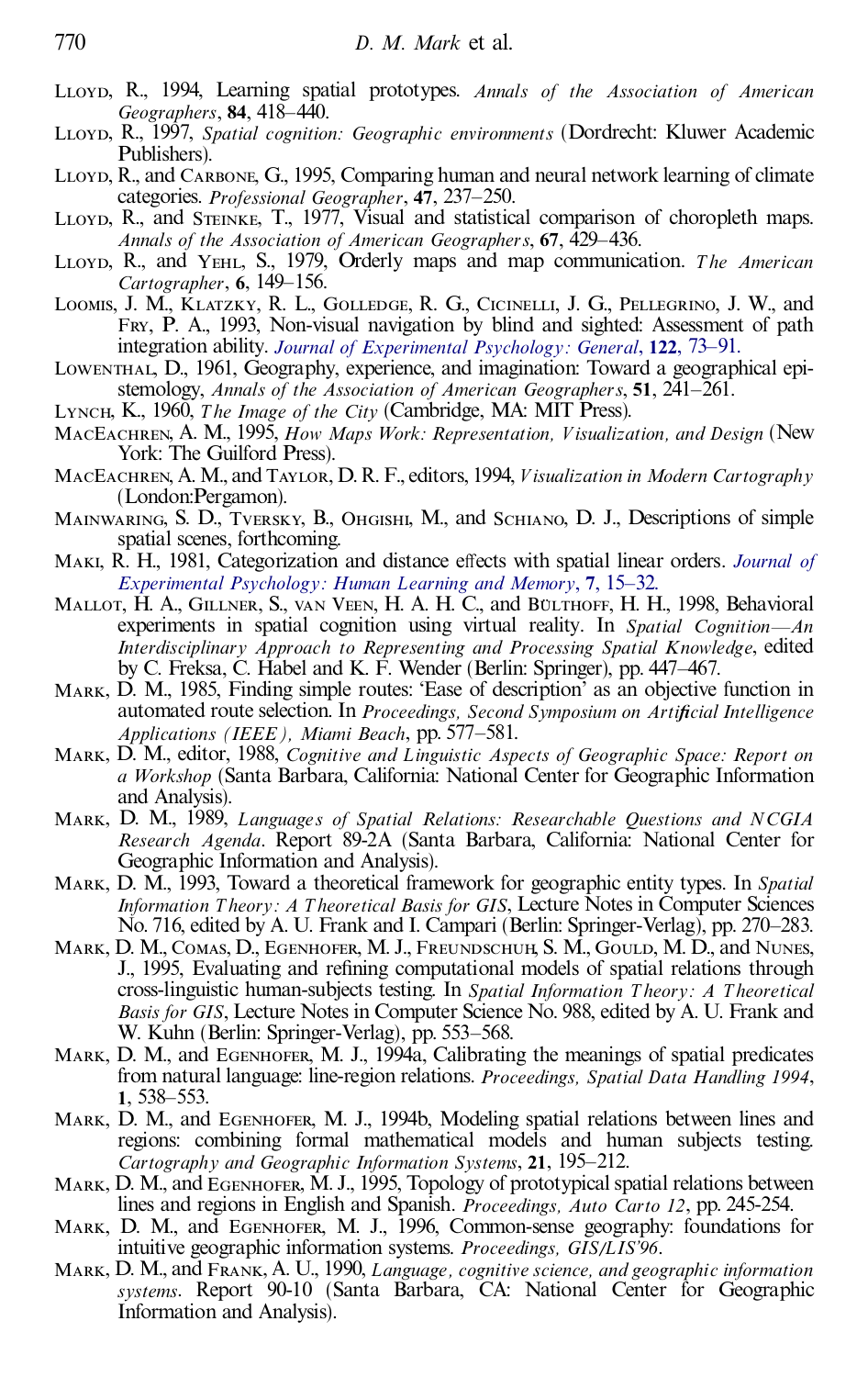- Mark, D. M., and Frank, A. U., 1991, *Cognitive and L inguistic Aspects of Geographic Space* (Dordrecht, Kluwer).<br>MARK, D. M., Frank, A. U., EGENHOFER, M. J., FREUNDSCHUH, S. M., MCGRANAGHAN, M.,
- and WHITE, R. M., 1989, Languages of Spatial Relations: Initiative Two Specialist *Meeting Report*. Report 89-2 (Santa Barbara, California: National Center for Geographic Information and Analysis).
- MARK, D. M., GOULD, M. D., and McGranaghan, M., 1987, Computerized navigation assistance for drivers. *The Professional Geographer*, 39, 215–220.
- MARK, D. M., and McGRANAGHAN, M., 1986, Effective provision of navigation assistance for drivers: A cognitive science approach. *Proceedings, Auto-Carto L ondon, September 14-19*, **2**, 399-408.<br>*MARK, D. M., SVOROU, S., and ZUBIN, D., 1987, Spatial terms and spatial concepts: Geographic,*
- <sup>M</sup>ark, D. M., <sup>S</sup>vorou, S., and <sup>Z</sup>ubin, D., 1987, Spatial terms and spatial concepts: Geographic, cognitive, and linguistic perspectives. In *Proceedings, International Symposium on Geographic Information Systems: <sup>T</sup> he Research Agenda Crystal City, <sup>V</sup> irginia*, **<sup>2</sup>**, 101±112.
- Marr, D., 1982, *V ision: A Computational Investigation into the Human Representation and Processing of V isual Information* (New York: Freeman).<br>MAY, M., PARUCH, P., and SAVOYANT, A., 1995, Navigating in a virtual environment with map-
- acquired knowledge: Encoding and alignment effects. *Ecological [Psychology](http://mustafa.catchword.com/nw=1/rpsv/cgi-bin/linker?ext=a&reqidx=/1040-7413^28^297L.21[aid=219502,erg=143256])*, **7**, 21–36.
- McDermott, D., and Davis, E., 1984, Planning routes through uncertain territory. *Artificial Intelligence*, 22, 107–156.
- McGranaghan, M., Mark, D. M., and Gould, M. D., 1987, Automated provision of navigation assistance to drivers. *The American Cartographer*, **14**, **121**–138.
- McNamara, T. P., 1986, Mental representations of spatial relations. *Cognitive [Psychology](http://mustafa.catchword.com/nw=1/rpsv/cgi-bin/linker?ext=a&reqidx=/0010-0285^28^2918L.87[aid=219448,nlm=3948491])*, **18**, 87-121.
- McNamara, T. P., and Diwadkar, V. A., 1997, Symmetry and asymmetry of human spatial memory. *Cognitive [Psychology](http://mustafa.catchword.com/nw=1/rpsv/cgi-bin/linker?ext=a&reqidx=/0010-0285^28^2934L.160[aid=787648,csa=0010-0285^26vol=34^26iss=2^26firstpage=160,nlm=9398395])*, 34, 160-190.
- Mersey, J., 1990, Colour and thematic map design: The role of colour scheme and map complexity in choropleth map communication. Monograph 41. *Cartographica*, 27, 1–157.<br>MILGRAM, S., and JODELET, D., 1976, Psychological maps of Paris. In *Environmental Psychology*,
- second edition, edited by H. Proshansky, W. Ittelson and L. Rivlin (New York: Holt, Rinehart and Winston), pp. 104–124.
- Miller, G. A., 1956, The magical number seven, plus or minus two: Some limits on the capacity for processing information. *Psychological Review*, **63**, 81-97.
- Moar, I., and Bower, G. H., 1983, Inconsistency in spatial knowledge. *Memory and [Cognition](http://mustafa.catchword.com/nw=1/rpsv/cgi-bin/linker?ext=a&reqidx=/0090-502X^28^2911L.107[aid=298666])*, **11**, 107-113.
- Moar, I., and Carleton, L. R., 1982, Memory for routes. *Quarterly Journal of [Experimental](http://mustafa.catchword.com/nw=1/rpsv/cgi-bin/linker?ext=a&reqidx=/0272-4987^28^2934L.381[aid=787650,nlm=6890217]) [Psychology](http://mustafa.catchword.com/nw=1/rpsv/cgi-bin/linker?ext=a&reqidx=/0272-4987^28^2934L.381[aid=787650,nlm=6890217])*, **34A**, **381–394.**
- Monmonier, M., 1990, Strategies for the visualization of geographic time-series data. *Cartographica*, 27, 30–45.
- Montello, D. R., 1993, Scale and multiple psychologies of space. In *Spatial Information T heory: A T heoretical Basis for GIS*, edited by A. U. Frank and I. Campari (Berlin: Springer-Verlag), pp. 312–321.
- Montello, D. R., 1997, The perception and cognition of environmental distance: Direct source of information. In *Spatial Information T heory: A T heoretical Basis for GIS*, Lectue Notes in Computer Science No. 1329, edited by S. C. Hirtle and A. U. Frank (Heidelberg: Springer-Verlag).
- Moore, G., and Golledge, R., 1976, *Environmental Knowing: T heories, Research, and Methods* (Stroudsburg, PA: Dowden, Hutchinson, and Ross, Inc).
- Morrow, D. G., Greenspan, S. L., and Bower, G. H., 1987, Accessibility and situation models in narrative comprehension. *Journal of Memory and Language*, 26, 165-187.
- Muehrcke, P., 1973, Visual pattern comparison in map reading. *Proceedings of the Association of American Geographers*, 5, 190-194.
- MUKERJEE, A., and Joe, G., 1990, A qualitative model for space. *Proceedings AAAI*, pp. 721–727.
- MUNRO, P., and HIRTLE, S. C., 1989, An interactive activation model for priming of geographical information. In *Proceedings 11th Annual Conference Cognitive Science Society*, (Hillsdale: Erlbaum), pp.  $773-780$ .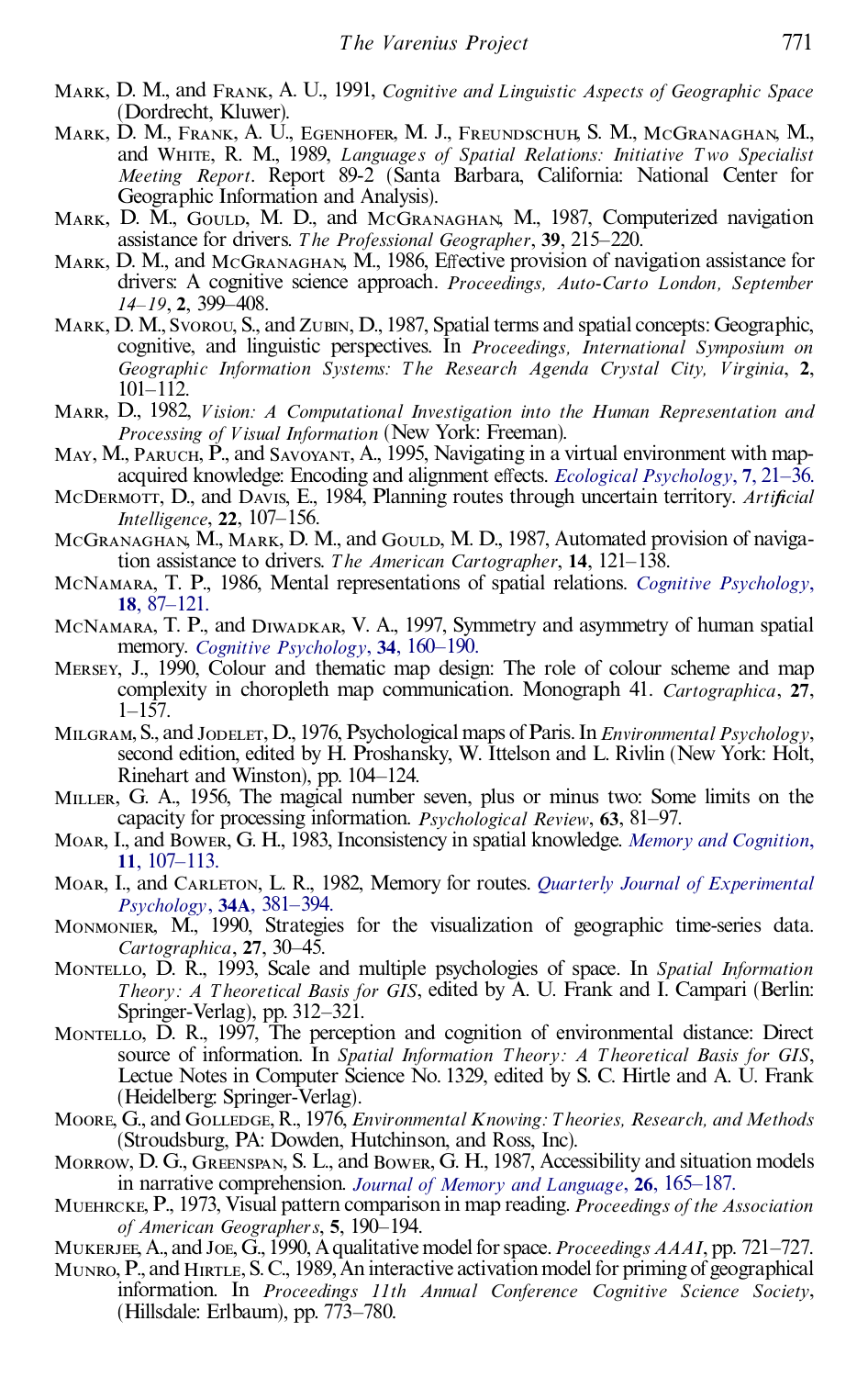- NCGIA (National Center for Geographic Information and Analysis), 1989, The research plan of the National Centerfor Geographic Information and Analysis. *[International](http://mustafa.catchword.com/nw=1/rpsv/cgi-bin/linker?ext=a&reqidx=/0269-3798^28^293L.117[aid=787652]) Journal of [Geographical](http://mustafa.catchword.com/nw=1/rpsv/cgi-bin/linker?ext=a&reqidx=/0269-3798^28^293L.117[aid=787652]) Information Systems*, **3**, 117±136.
- Neisser, U., 1967, *Cognitive psychology*, (New York: Appleton-Century-Crofts).
- Nelson, E., 1995, Colour detection on bivariate choropleth maps: The visual search process. *Cartographica*, 32, 33-43.
- NEWCOMBE, N., and LIBEN, L., 1982, Barrier effects in the cognitive maps of children and adults. *Journal of [Experimental](http://mustafa.catchword.com/nw=1/rpsv/cgi-bin/linker?ext=a&reqidx=/0022-0965^28^2934L.46[aid=18044,nlm=7119681]) Child Psychology*, **34**, 46±58.
- O'Keefe, J., and Nadel, L., 1978, *T he Hippocampus as a Cognitive Map* (Oxford: Clarendon Press).
- Palm, R., 1981, Public response to earthquake hazard information. *Annals of the Association of American Geographers*, **71**, 389±399.
- PATTON, D., and CAMMACK, R., 1996, An examination of the effects of task type and map complexity on sequenced and static choropleth maps. In *Cartographic Design: T heoretical and Practical Perspectives*, edited by C. Wood and P. Keller (London: John Wiley and Sons), pp. 237–252.
- PETERSON, M., 1995, *Interactive and Animated Cartography* (Englewood Cliffs, NJ: Prentice Hall, Inc).
- Peuquet, D. J., 1988, Representations of geographic space: toward a conceptual synthesis. *Annals of the Association of American Geographers*, **78**, 375±394.
- Piaget, J., and Inhelder, B., 1956, *T he Child's Conception of Space* (London: Routledge and Kegan Paul).
- Portugali, J., editor, 1996, *T he Construction of Cognitive Maps* (Dordrecht: Kluwer).
- Presson, C. C., and Montello, D. R., 1988, Points of reference in spatial cognition: Stalking the elusive landmark. *British Journal of [Developmental](http://mustafa.catchword.com/nw=1/rpsv/cgi-bin/linker?ext=a&reqidx=/0261-510X^28^296L.65[aid=787655]) Psychology*, **6**, 65±79.
- Riesbeck, C. K., 1980, `You can't miss it': Judging the clarity of directions. *Cognitive Science*, **4**, 285±303.
- Robinson, A. H., 1952, *T he L ook of Maps* (Madison, WI: The University of Wisconsin Press).
- Robinson, A. H., 1960, *Elements of Cartography*, 2nd Edition (New York: John Wiley and Sons).
- Robinson, A. H., and Petchenik, B., 1976, *T he Nature of Maps* (Madison, WI: The University of Wisconsin Press).
- ROBINSON, V. B., BLAZE, M., and THONGS, D., 1985, Natural language concepts in geographic data processing systems. In *Proceedings, International Conference on Advanced T echnology for Monitoring and Processing Global Environmental Data, L ondon, UK.*
- Robinson, V. B., Blaze, M., and Thongs, D., 1986a, Man-machine interaction for acquisition of spatial relations as natural language concepts. In *Geographic Information Systems in Government,* edited by B. Opitz (Hampton, VA: A. Deepak Press).
- Robinson, V. B., Blaze, M., and Thongs, D., 1986b, Representation and acquisition of a natural language relation for spatial information retrieval. In *Proceedings, Second International Symposium on Spatial Data Handling, Seattle, Washington*, pp. 472±487.
- Ro¨hrig, R., 1998, *Representation und Verarbeitung von Qualitativem Orientierungswissen* (Sankt Augustin: Infix).
- Rosch, E., 1973, On the internal structure of perceptual and semantic categories. In *Cognitive Development and the Acquisition of L anguage,* edited by T. E. Moore (New York: Academic Press).
- Rosch, E., 1978, Principles of categorization. In *Cognition and Categorization,* edited by E. Rosch and B. B. Lloyd (Hillsdale, NJ: Erlbaum).
- Rushton, G., 1969, Analysis of spatial behavior by revealed space preference. *Annals of the Association of American Geographers*, 59, 391-400.
- Rushton, G., 1979, On behavioral and perception geography. *Annals of the Association of American Geographers*, **69**, 463±464.
- Saarinen, T., 1979, Commentary-critique of Bunting-Guelke paper. *Annals of the Association of American Geographers*, **69**, 464±468.
- Sadalla, E. K., Burroughs, W. J., and Staplin, L. J., 1980, Reference points in spatial cognition. *Journal of Experimental Psychology: Human Learning and Memory*, **5**, 516–528.
- Sadalla, E. K., and Magel, S. G., 1980, The perception of traversed distance. *Environment and Behavior*, 12, 65–79.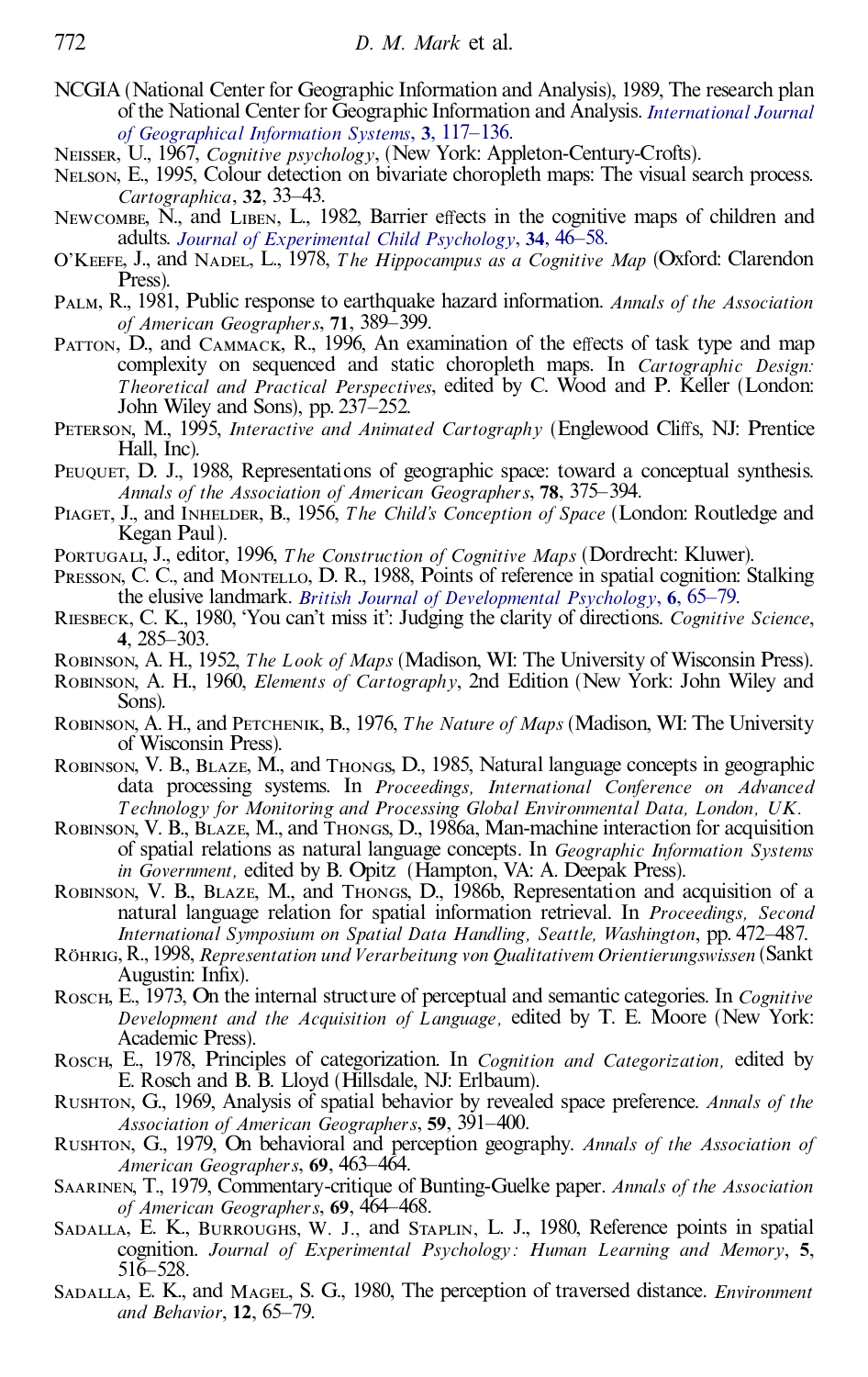- SADALLA, E. K., and STAPLIN, L. J., 1980a, An information storage model for distance cognition. *Environment and Behavior*, 12, 183–193.
- Sadalla, E. K., and Staplin, L. J., 1980b, The perception of traversed distance: Intersections. *Environment and Behavior*, 12, 167–182.
- Schlieder, C., 1993, Representing visible locations for qualitative navigation. In *Qualitative Reasoning and Decision T echnologies*, edited by N. Piera Carreta and M. G. Singh  $(Barelona: CIMNE)$ , pp. 523–532.
- SCHOBER, M. F., 1993, Spatial perspective-taking in conversation. *[Cognition](http://mustafa.catchword.com/nw=1/rpsv/cgi-bin/linker?ext=a&reqidx=/0010-0277^28^2947L.1[aid=787663,csa=0010-0277^26vol=47^26iss=1^26firstpage=1,nlm=8482069])*, **47**, 1-24.
- Shariff, A. R., Egenhofer, M. J., and Mark, D. M., 1998, Natural-language spatial relations between linear and areal objects: the topology and metric of English-language terms. *International Journal of [Geographical](http://mustafa.catchword.com/nw=1/rpsv/cgi-bin/linker?ext=a&reqidx=/1365-8816^28^2911L.215[aid=787576,cw=1]) Information Science*, 11, 215-246.
- SHEPARD, R. N., and PODGORNY, P., 1978, Cognitive processes that resemble perceptual processes. In, *Handbook of L earning and Cognitive Processes*, edited by W. K. Estes (Hillsdale, NJ: Erlbaum), 5, pp. 189–237.
- SHEPPARD, D., and ADAMS, J. M., 1971, A survey of drivers' opinions on maps for route finding. *The Cartographic Journal*, 8, 105-114.
- Siegel, A. W., and White, S. H., 1975, The development of spatial representatives of large-scale environments. In *Advances in Child Development and Behavior,* edited by H. W. Reese (New York: Academic Press), **10**.
- Sinton, D., 1979, The inherent structure of information as a constraint to analysis: Mapped thematic data as a case study. In *Proceedings, First International Study Symposium on T opological Data Structures for Geographic Information Systems*, edited G. Dutton (Spatial Semantics: Understanding and Interacting with Map Data), **7,** pp. SINTON/1–SINTON/17.
- Slocum, T., and Egbert, S., 1993, Knowledge acquisition from choropleth maps. *Cartography and Geographic Information Systems*, **20**, 83±95.
- Smith, B., and Mark, D. M., 1998, Ontology and geographic kinds. In *Proceedings, Spatial Data Handling 1998*, pp. 308-320.
- SMITH, T. R., PEUQUET, D., MENON, S., and AGARWAL, P., 1987, KBGIS-II: a knowledge-based geographical information system. *International Journal of [Geographical](http://mustafa.catchword.com/nw=1/rpsv/cgi-bin/linker?ext=a&reqidx=/0269-3798^28^291L.149[aid=787104]) Information Systems*, 1, 149–172.
- Stevens, A., and Coupe, P., 1978, Distortionsin judged spatialrelations. *Cognitive [Psychology](http://mustafa.catchword.com/nw=1/rpsv/cgi-bin/linker?ext=a&reqidx=/0010-0285^28^2910L.422[aid=219180,nlm=699514])*, **10**, 422–437.
- STREETER, L. A., and VITELLO, D., 1986, A profile of drivers' map-reading abilities. *[Human](http://mustafa.catchword.com/nw=1/rpsv/cgi-bin/linker?ext=a&reqidx=/0018-7208^28^2928L.223[aid=787666,erg=103330,nlm=3733108]) Factors*, **28**, 223-239.
- Streeter, L. A., Vitello, D., and Wonsiewicz, S. A., 1985, How to tell people where to go: Comparing navigational aids. *International Journal of Man/Machine Studies*, **<sup>22</sup>**, 549±562.
- Talmy, L., 1983, How language structures space. In *Spatial Orientation: T heory, Research and Application*, edited by H. L. Pick, Jr. and L. P. Acredolo (New York: Plenum), pp. 225-282.
- TAPPE, H., and HABEL, C., 1998, Verbalization of dynamic sketch maps: layers of representation in the conceptualization of drawing events. Poster at Cognitive Science Conference 1998.
- Taylor, H. A., and Tversky, B., 1992, Spatial mental models derived from survey and route descriptions. *Journal of Memory and Language*, 31, 261-282.
- Taylor, H. A., and Tversky, B., 1996, Perspective in spatial descriptions. *Journal of [Memory](http://mustafa.catchword.com/nw=1/rpsv/cgi-bin/linker?ext=a&reqidx=/0749-596X^28^2935L.371[aid=219453,csa=0749-596X^26vol=35^26iss=3^26firstpage=371]) and Language*, 35, 371-391.
- Thorndyke, P. W., 1981, Distance estimations from cognitive maps. *Cognitive Psychology*, **13**, 526–550.
- THORNDYKE, P. W., and HAYES-ROTH, B., 1982, Differences in spatial knowledge acquired from maps and navigation. *Cognitive [Psychology](http://mustafa.catchword.com/nw=1/rpsv/cgi-bin/linker?ext=a&reqidx=/0010-0285^28^2914L.560[aid=219019,nlm=7140211])*, **14**, 560–589.
- Thrower, N. J. W., 1972, *Maps and Man: An Examination of Cartography in Relation to Culture and Civilization* (New Jersey: Prentice-Hall Inc).
- TOLMAN, E. C., 1948, Cognitive maps in rats and men. *Psychological Review*, 55, 189-208.
- Trowbridge, C. C., 1913, On fundamental methods of orientation and imaginary maps. *Science*, **38**, 888±897.
- Tversky, B., 1981, Distortions in memory for maps. *Cognitive Psychology*, **13**, 407±433.